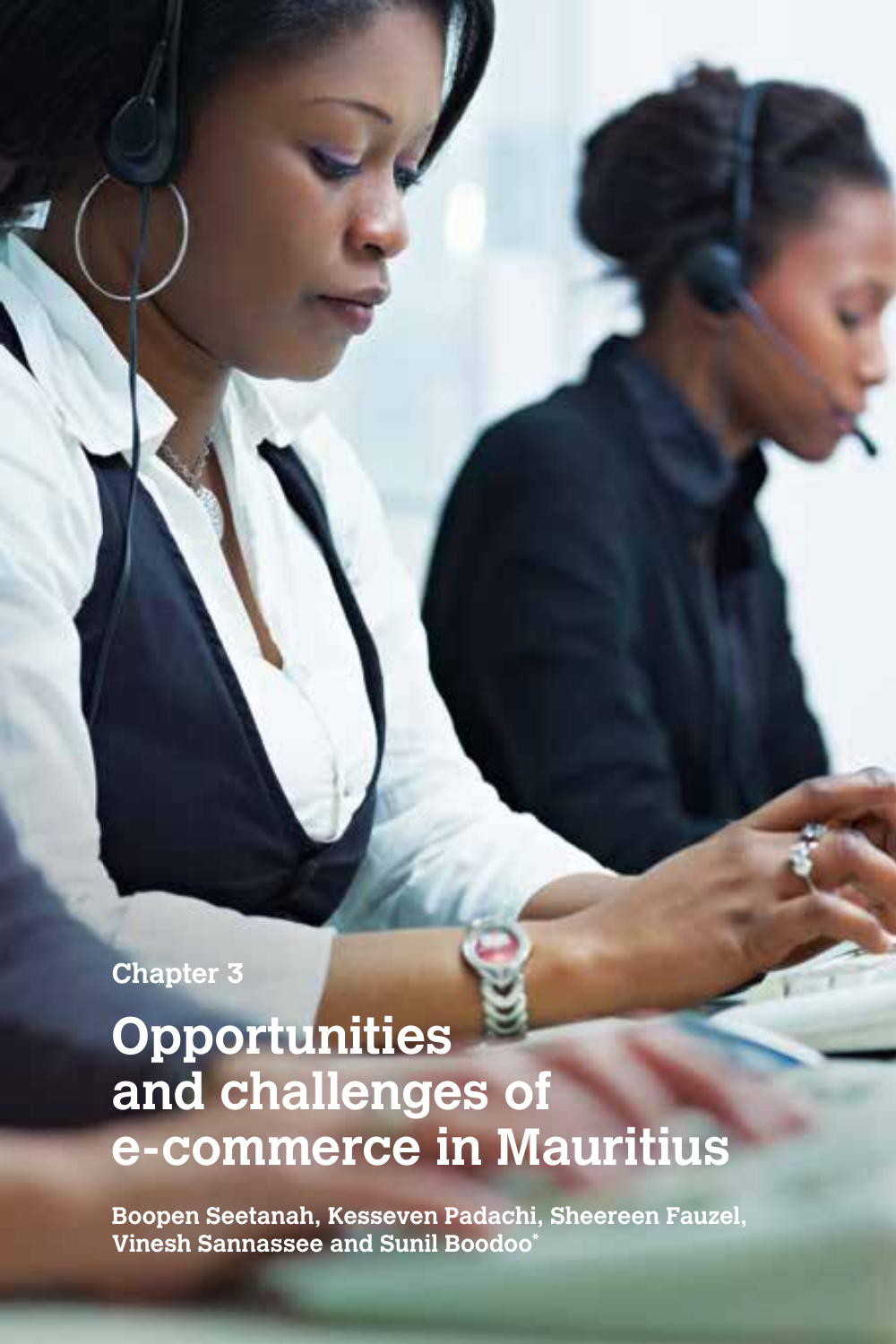

## **Abstract**

This study explores the status, challenges and opportunities of e-commerce in Mauritius. The share of the population making online purchases was 14 per cent in 2017, the secondhighest level (after Libya) in Africa, largely due to increases in internet use and penetration, coupled with increased credit card usage and the development of secure online payment systems. And Mauritius topped the United Nations Conference on Trade and Development (UNCTAD) B2C E-commerce Index (e-readiness) for Africa. A survey of customers revealed high levels of satisfaction with online shopping, due to wider choices, the ability to save time, accessibility and the relative ease of searching for products online. Major concerns included uneasiness over disclosure of personal information and limited ability to contact vendors. Respondents who have not shopped online cited concerns over navigating online, payment security and high costs. Online sellers expressed considerable optimism over future market growth, but also were concerned over a local bias towards international websites, technical limitations of internet service and the small market size. Interviews with policymakers cited the strong legal and regulatory framework supporting electronic payments, but described a need for stronger regulatory cooperation with other countries on e-commerce, and more work to collect statistics. Technical assistance would be useful in these efforts.

\* The contents of this chapter are the sole responsibility of the authors and are not meant to represent the position or opinions of the WTO or its members.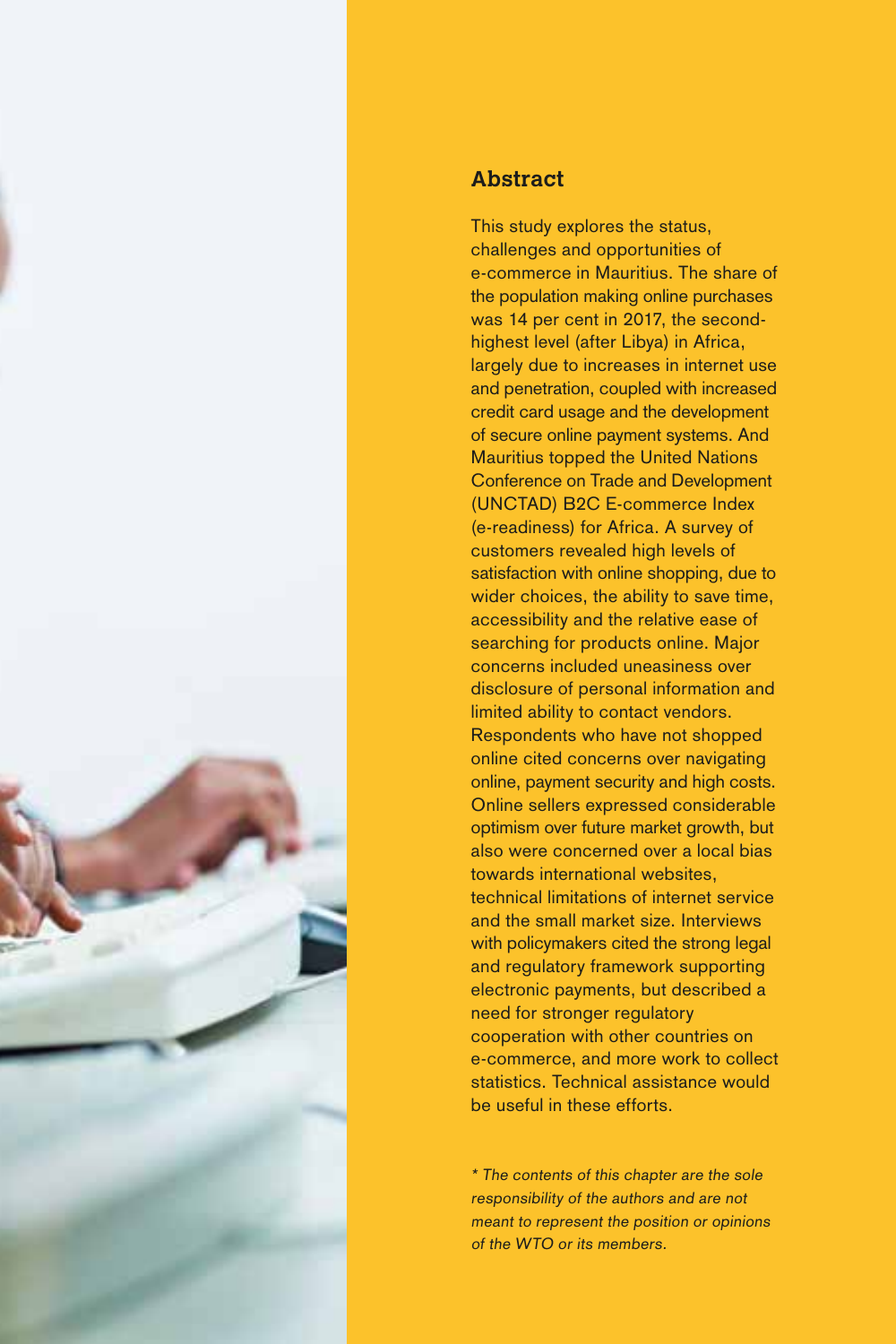## **Introduction**

Mauritius, a small island in the Indian Ocean, is well known for its beaches and is widely regarded as a tourist destination. Its economy is supported by three main pillars, namely the financial sector, the tourism sector and the information and communications sector. Since the early 2000s, the country has taken up the challenge of trying to transform itself into a cyber-island, given that at that time, only 6.8 per cent of the population was using the internet (Hamuth, 2017). However, internet penetration has risen substantially since then, with access to the internet being increasingly "democratized". According to the latest Internet World Stats data (2019), 63.2 per cent of the population in Mauritius were internet users as of 31 December 2019, an increase in usage of over 899 per cent since 2000. The rise in internet penetration has greatly boosted the e-commerce industry on the island, and e-shopping for goods and services is gradually becoming a way of life. It is widely expected that such a trend will continue to rise in the future.

Other changes have contributed to the rise in e-shopping, particularly increased use of credit cards and the development of secure online payment solutions. For instance, the Juice MCB app by the Mauritius Commercial Bank (MCB) is widely used as a means to effect payment.

The one-time password used by MCB and the State Bank of Mauritius (SBM) e-secure platform for password-protected online transactions ensures greater payment security. Implementation of [3D](http://blog.directpay.online/is-3d-secure-right-for-your-business) 

[Secure](http://blog.directpay.online/is-3d-secure-right-for-your-business) by these banks also has helped to [minimize fraud risks](http://blog.directpay.online/mastercard-security-features-and-fraud-prevention-strategies) and maximize security when doing online purchases. The growth of e-commerce also has been supported by greater awareness through the media, increased information and communications technology (ICT) and financial literacy, higher technological penetration, higher interest in online shopping (especially among the young), relatively heavy advertising and the potential for saving time.

While there are numerous success stories of firms that adopted e-commerce, some firms are still lagging behind in establishing an online presence in the country. Mauritius faces several e-commerce challenges. For instance, many Mauritians prefer their conventional way of making purchases (that is, at retail locations) rather than purchasing online. Also, even if there are secure payment options, many Mauritians still do not fully trust online payment. Many e-commerce websites, such as Amazon, charge high fees to ship goods to Mauritius, and this acts as a barrier to e-commerce. Limited internet infrastructure and penetration, including low speeds and limited access to some areas, is another challenge.

Empirical research has highlighted the benefits of e-commerce. Reliance on the internet helps to remove time and space barriers facing businesses and consumers. It can also foster improvements in product variety, thus promoting quality and customer satisfaction, facilitating administrative processes, improving labour and management productivity and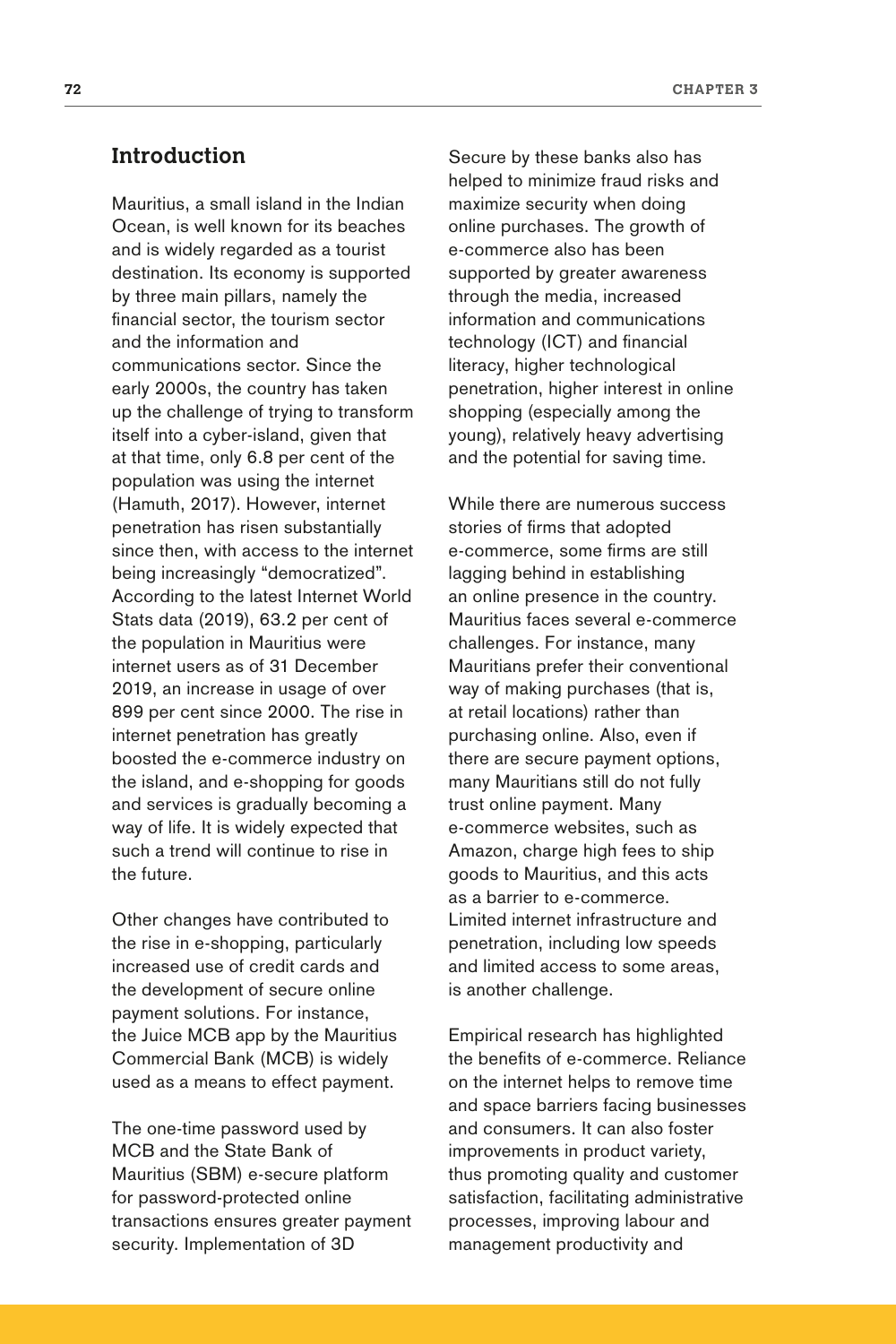reducing costs (Senarathna and Wickramasuriya, 2011). Rural businesses are adopting e-commerce to add value to their goods and also improve customer relationships (Stayner and McNeill, 2003). Finally, e-commerce can contribute to the reshaping of customersupplier relationships and the streamlining of business processes (Lekhanya, 2016).

Another strand of the literature has looked at facilitating factors and challenges of e-commerce adoption. Mittal (2013) argues that trust, privacy and security concerns are the three major factors affecting e-commerce adoption. Studies have shown that the primary reason for

consumers not adopting online shopping relates to the lack of trust between the consumer and the website (Liu et al., 2005). A positive interaction with e-commerce websites fosters greater trust with online consumers (Jarvenpaa et al., 2000). User satisfaction in relation to safety,

well-designed websites and ease of use are also identified as key elements influencing online purchases (Al-Kasasbeh, Dasgupta and Al-Faouri, 2011). Other factors, like age, income and education, are also determinants of e-commerce adoption (De Muylder, de Oliveira and Alves, 2013). Also, the local infrastructure is seen to be a key challenge and point of vulnerability in online transactions. If the infrastructure or network is not trustworthy, then hackers can access customers' information

(Hartono et al., 2014; Lee Jr. et al., 2016). These challenges are confirmed by studies conducted by Salisbury et al. (2001) and Cheng et al. (2006). Finally, another challenge identified in the literature is the level of readiness (that is, the extent of preparedness), which is classified at three levels, namely, organizational readiness, industry readiness and national readiness (Kurnia et al., 2015).

This chapter explores several issues related to the growth of online purchases in Mauritius. The study assesses the willingness and readiness of Mauritians to undertake online purchases. We discuss the perception of Mauritians towards

**"Mauritius topped the UNCTAD B2C E-commerce Index (e-readiness) for Africa."**

e-commerce and analyse the factors that encourage residents to make online purchases. We then analyse the opportunities and constraints faced by traders in online sales transactions. Finally, we discuss the challenges and opportunities from

a policymaker/regulatory perspective, based on a review of existing regulations and discussions and consultations with high-level experts and policymakers engaged in trade policies.

We analyse the opportunities for and challenges to e-commerce from both the customers' and online sellers' perspectives. Regarding online shoppers, the study investigates their perceptions of the benefits/ advantages of buying online, their concerns and their satisfaction level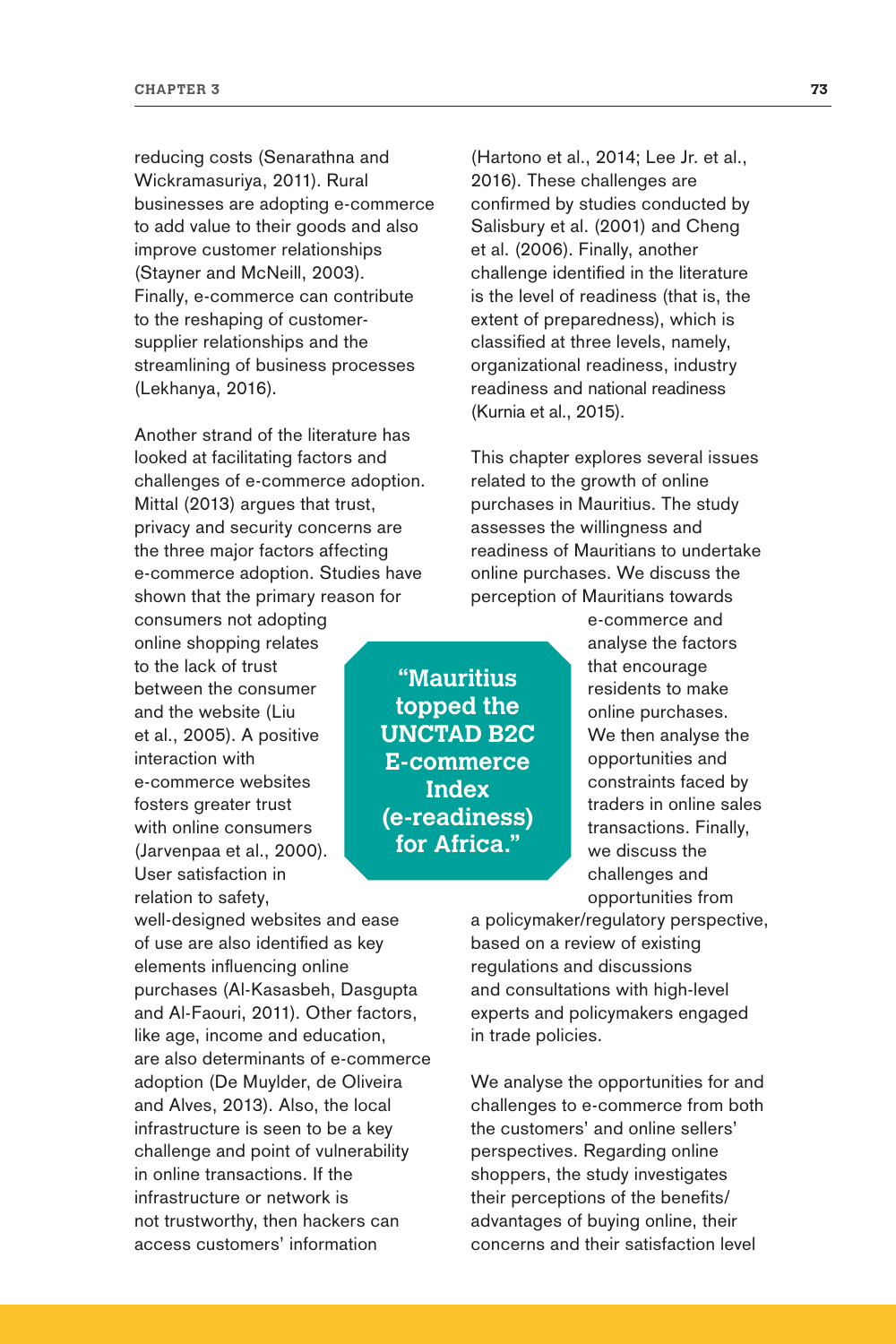on a number of dimensions. We also consider the major reasons for the non-adoption of e-commerce, using data from a sample of non-e-commerce users. The analysis of customers' perceptions is based on a survey of 250 respondents. The assessment of the sellers is based on a number of in-depth interviews of the top management of a sample of 12 local firms engaged in online shopping across different business

sectors, including grocery, hotel and entertainment, electronic appliances, and fresh fruit and vegetables, among others.

This remainder of the chapter is organized as follows: the next section considers the current state of e-commerce in

Mauritius; the following section briefly discusses the methodology and then analyses our findings; and the final section outlines our conclusions.

## **E-commerce in Mauritius**

Online sales remain an important feature of e-commerce in Mauritius. International sales outlets such as Amazon, La Redoute, AliExpress, Alibaba and eBay have been quite successful in Mauritius over the last decade. Recently, Mauritian online sales outlets also have seen a rise in sales. These portals offer a wide range of products, from electrical appliances to gardening equipment, from mobile phones to clothing, from furniture to beauty products. Examples include cleverdodo.mu (for trendy clothing and accessories among others), mycart.mu (mobile phones and

**"The rise in internet penetration has greatly boosted the e-commerce industry on Mauritius."**

tablets), https://www.facebook.com/ flower.mu (for flowers, wreaths and floral decorations), marideal.mu (offering deals on hotel bookings), priceguru.mu or buynow.mu (electrical and electronic appliances) and theshop.mu (groceries, household items and many other goods). A few high street vendors have an online presence (for example, galaxy.mu and tfp.mu), allowing for the online purchase of furniture and electrical

> goods. As regards the fashion industry, popular websites include, among others, tropicalmiss.com.1

Two public institutions are heavily involved in the provision of e-services, the Mauritius Revenue Authority (MRA) and the Registrar of

Companies Division. A number of transactions with the MRA can now be done online, and the Companies Division allows for the online incorporation of companies and document filing, as well as payment of various fees. The Government recently launched a shopping portal in 2018, which offers tax-free purchases, in an effort to promote e-commerce.

In 2013, online purchases amounted to only 4 per cent of the total purchases done in Mauritius (UNCTAD 2018), about the same level as in South Africa, while in the United Kingdom, for instance, such purchases amounted to 70 per cent. Recent figures on Mauritius from the UNCTAD B2C E-commerce Index 2018 reveals that Mauritius ranked second in Africa for the proportion of individuals shopping online, after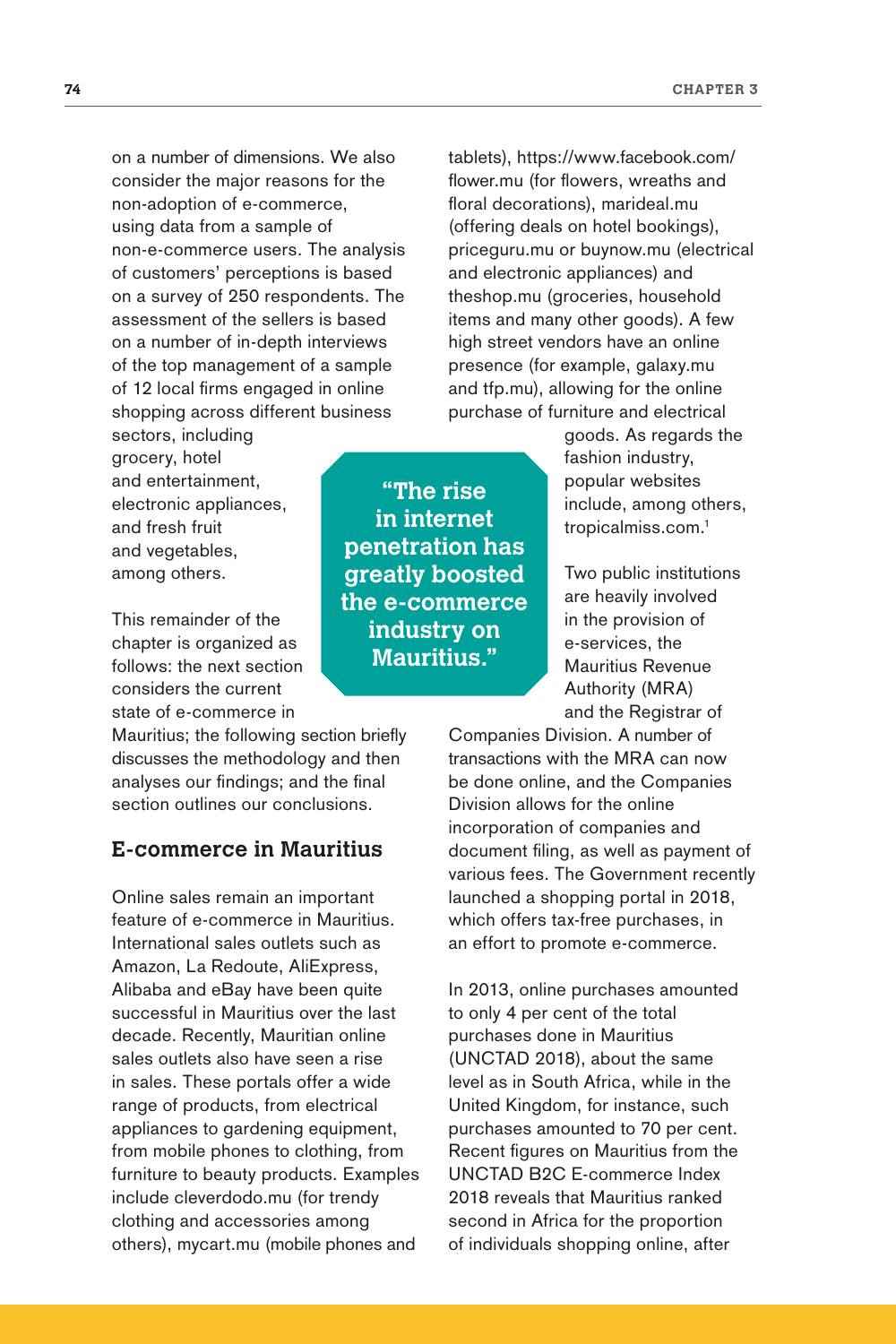| <b>Rank</b>    | <b>Country</b>   | <b>Online</b><br>purchase<br>$(%$ age<br>$15+$ ) 2017 | <b>Online</b><br><b>shoppers</b><br>(000s) | <b>Online</b><br><b>shoppers</b><br>$(000s)$ rank<br>in Africa | <b>B2C Index</b><br>rank in<br><b>Africa</b> | <b>Internet</b><br><b>use</b> | <b>Shoppers</b><br>(% of<br><b>Internet</b><br>users) |
|----------------|------------------|-------------------------------------------------------|--------------------------------------------|----------------------------------------------------------------|----------------------------------------------|-------------------------------|-------------------------------------------------------|
| 1              | Libya            | 14.6                                                  | 629                                        | 10                                                             | 13                                           | 20                            | 67%                                                   |
| $\overline{2}$ | <b>Mauritius</b> | 14.4                                                  | 129                                        | 26                                                             | 1                                            | 55                            | 26%                                                   |
| 3              | Namibia          | 12.1                                                  | 184                                        | 21                                                             | 11                                           | 31                            | 24%                                                   |
| $\overline{4}$ | Kenya            | 9.3                                                   | 2,614                                      | 3                                                              | 7                                            | 39                            | 24%                                                   |
| 5              | South Africa     | 7.9                                                   | 2,929                                      | $\overline{2}$                                                 | 3                                            | 59                            | 13%                                                   |
| 6              | Gabon            | 6.1                                                   | 74                                         | 29                                                             | 12                                           | 62                            | 10%                                                   |
| $\overline{7}$ | Tanzania         | 5.3                                                   | 1,593                                      | $\overline{4}$                                                 | 16                                           | 25                            | 21%                                                   |
| 8              | Zambia           | 5.1                                                   | 459                                        | 11                                                             | 26                                           | 24                            | 21%                                                   |
| 9              | Tunisia          | 4.7                                                   | 366                                        | 14                                                             | $\overline{4}$                               | 56                            | 8%                                                    |
| 10             | Mozambique       | 4.3                                                   | 665                                        | 9                                                              | 32                                           | 23                            | 19%                                                   |

#### **Table 1: Top 10 African countries by proportion of individuals shopping online, 2017**

**Source:** UNCTAD B2C E-commerce Index 2018, available at: [https://unctad.org/en/PublicationsLibrary/](https://unctad.org/en/PublicationsLibrary/tn_unctad_ict4d12_en.pdf?user=46) [tn\\_unctad\\_ict4d12\\_en.pdf?user=46.](https://unctad.org/en/PublicationsLibrary/tn_unctad_ict4d12_en.pdf?user=46)

Libya (14 per cent) (see Table 1). However, Mauritius topped the UNCTAD B2C E-commerce index (e-readiness) for the African continent (with a World Ranking of 55). This index, in addition to registering the number of online shoppers, also assesses ease of delivery and payment. The index value for Mauritius (66.9, up from 51 in 2016) is 12 points higher

than the value for the country ranked second in Africa. It is also noteworthy that Mauritius scored relatively well in all four areas of assessment, namely, share of individuals using internet, share of individuals with an account, secure internet servers and UPU postal reliability score (see Table 2).

Tables 1 and 2 clearly highlight the significant progress made by Mauritius

|                | <b>Economy</b>   | <b>Share of</b><br><b>individuals</b><br>using the<br>Internet<br>(2017 or<br>latest) | <b>Share of</b><br><b>individuals</b><br>with an<br>account<br>$(15+, 2017)$<br>or latest) | <b>Secure</b><br><b>Internet</b><br><b>servers</b><br>(normalized)<br>(2017) | <b>UPU</b><br>postal<br>reliability<br>score<br>(2017)<br>data) | <b>Index</b><br>value<br>(2017)<br>data) | <b>Index</b><br>value<br>change<br>$(2016 - 17)$<br>data) | <b>World</b><br>rank |
|----------------|------------------|---------------------------------------------------------------------------------------|--------------------------------------------------------------------------------------------|------------------------------------------------------------------------------|-----------------------------------------------------------------|------------------------------------------|-----------------------------------------------------------|----------------------|
| 1              | <b>Mauritius</b> | 55                                                                                    | 90                                                                                         | 56                                                                           | 66                                                              | 66.9                                     | $-7.2$                                                    | 55                   |
| $\overline{2}$ | Nigeria          | 42                                                                                    | 40                                                                                         | 52                                                                           | 85                                                              | 54.7                                     | 5.5                                                       | 75                   |
| 3              | South<br>Africa  | 59                                                                                    | 69                                                                                         | 83                                                                           | $\Omega$                                                        | 52.9                                     | $-1.9$                                                    | 77                   |
| 4              | Tunisia          | 56                                                                                    | 37                                                                                         | 51                                                                           | 63                                                              | 51.7                                     | 2.1                                                       | 79                   |
| 5              | Morocco          | 62                                                                                    | 29                                                                                         | 54                                                                           | 59                                                              | 50.9                                     | <b>NA</b>                                                 | 81                   |
| 6              | Ghana            | 39                                                                                    | 58                                                                                         | 45                                                                           | 53                                                              | 48.8                                     | 7.6                                                       | 85                   |
| $\overline{7}$ | Kenya            | 39                                                                                    | 82                                                                                         | 37                                                                           | 27                                                              | 46.2                                     | 3.7                                                       | 89                   |
| 8              | Uganda           | 17                                                                                    | 59                                                                                         | 31                                                                           | 58                                                              | 41.5                                     | $-3.2$                                                    | 99                   |
| 9              | <b>Botswana</b>  | 47                                                                                    | 51                                                                                         | 41                                                                           | 26                                                              | 41.4                                     | 0.1                                                       | 100                  |
| 10             | Cameroon         | 23                                                                                    | 35                                                                                         | 25                                                                           | 78                                                              | 40.3                                     | 3.6                                                       | 101                  |

#### **Table 2: Top 10 African countries in the UNCTAD B2C E-commerce Index, 2018**

**Source:** UNCTAD B2C E-commerce Index 2018, available at: [https://unctad.org/en/PublicationsLibrary/](https://unctad.org/en/PublicationsLibrary/tn_unctad_ict4d12_en.pdf?user=46) [tn\\_unctad\\_ict4d12\\_en.pdf?user=46.](https://unctad.org/en/PublicationsLibrary/tn_unctad_ict4d12_en.pdf?user=46)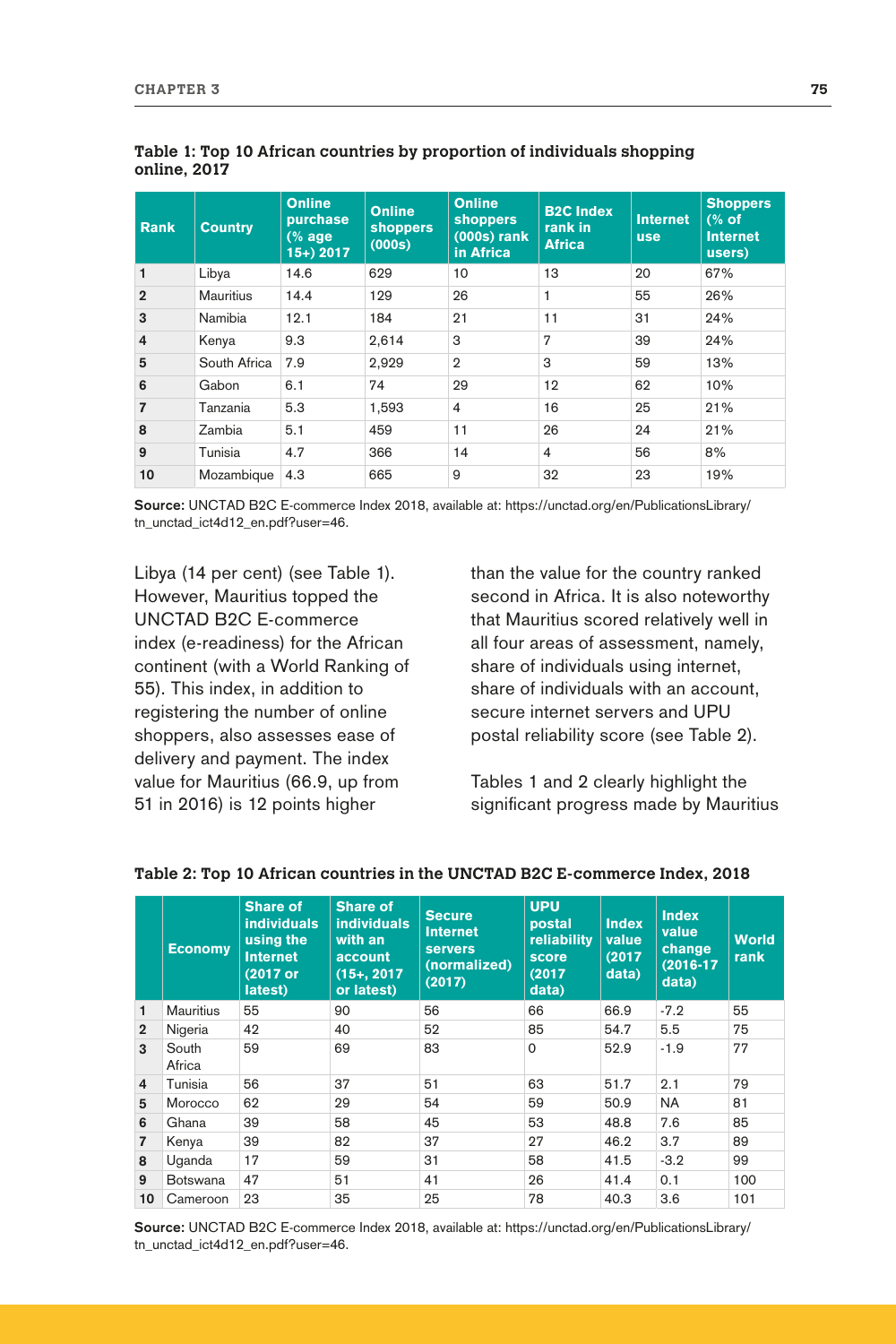in online trading and the use of e-commerce. With the recent introduction of secure payment options, the ongoing integration of fibre-broadband and the continued democratization of the internet, the launching of more online shops resulting in an increased volume of e-commerce is expected in the future.

## **Research methodology and analysis**

We use both qualitative and quantitative techniques to assess the various opportunities and challenges facing the use of e-commerce in Mauritius from three perspectives: customers, online traders and policymakers/regulatory bodies. A survey of customers with experience in online shopping was administered. The questionnaire was designed to investigate e-commerce practices throughout the sales process and also to capture the reasons for non-online purchases. Thus, the questionnaire aims at assessing the willingness and readiness of Mauritians to undertake online purchases, determining the perception of Mauritians towards e-commerce, analysing the factors that stimulate Mauritian customers to make online purchases and identifying the main impediments to completing transactions online. It is noteworthy that most of the statements and scales in the questionnaire were borrowed from previous empirical work (Arendt, 2008; Sawmy et al., 2015). The questionnaire is structured around four key themes:

Online shopping experience (section A). This section collects information from buyers about the websites they used to make online purchases, including the frequency of purchases, and it assesses their level of satisfaction with their online purchases.

- Users' perceptions about e-commerce (section B). The questions are mainly 5-point Likert scale statements addressing security and privacy concerns, usefulness and convenience of websites, interaction and communication from online retailers, common frustrations, and consumer purchase intention in relation to online shopping.
- Reasons for not using e-commerce (section C). The questions mainly relate to investigating the reasons why consumers prefer not to complete transactions online.
- Demographic profile of the respondents (section D).

The researchers surveyed a sample of 256 of undergraduates and postgraduate students from publicly funded tertiary education institutions (TEIs). Given the geographic location of these TEIs and the small geographical area of Mauritius, the sample respondents are representative of the population who are adopters and non-adopters of e-commerce. The snowball sampling technique was used to reach out to a specific target group such that the sample also covers the self-employed and the general public. Care was taken to make the sample as representative as possible, taking into account that most of the online purchases were done by individuals with relatively high educational level (and thus relatively high income as well).

A pilot test was conducted among 10 respondents. A few questions and terminologies were amended to improve clarity. The survey was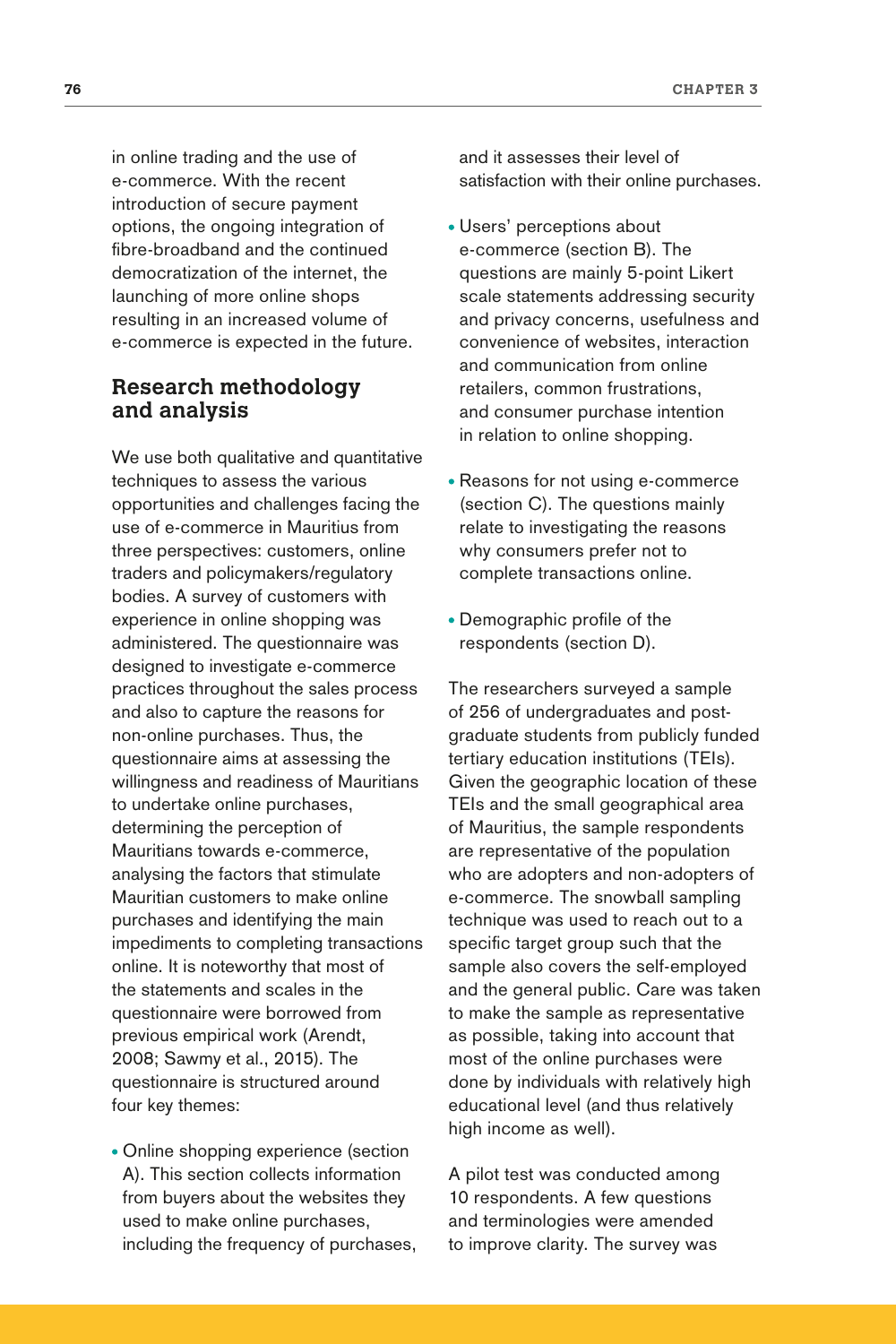mostly self-administered with clear instructions given on the questionnaire. The dataset consists of 236 respondents, of which 56 were non-users of online services. The data analysis was conducted using the Statistical Package for Social Science (SPSS) V20.0 software.

A qualitative assessment was conducted to analyse the constraints and opportunities faced by online merchants. A series of wellstructured, in-depth interviews was administered to 15 of them. We also reviewed selected regulations and laws, and undertook thorough

discussions with policymakers to assess the policy and regulatory framework for e-commerce.

## **Analysis 1: Analysis of survey (customers' perspective) Descriptive analysis**

The respondents' demographic profile is summarized in Table 3. There is no marked difference between the online shoppers and non-online shoppers. The Mauritian women are the ones who embrace this mode of purchase (61.5 per cent) as compared to 38.5 per cent for men. Respondents from the age group 26 to 35 are more frequent online buyers; this makes sense as

|               | <b>Online shoppers</b> |                          | <b>Non-online shoppers</b> |               |  |
|---------------|------------------------|--------------------------|----------------------------|---------------|--|
| Gender        | F                      | $\%$                     | F                          | $\frac{0}{0}$ |  |
| Male          | 69                     | 38.5                     | 16                         | 31            |  |
| Female        | 110                    | 61.5                     | 36                         | 69            |  |
| Age:          |                        |                          |                            |               |  |
| $16 - 25$     | 36                     | 20.1                     | 9                          | 17            |  |
| $26 - 35$     | 76                     | 42.5                     | 20                         | 33            |  |
| $36 - 50$     | 61                     | 34                       | $\overline{7}$             | 13            |  |
| >50           | 6                      | 3.4                      | 17                         | 32            |  |
| Income (MUR)  |                        |                          |                            |               |  |
| None          | 14                     | 8                        | 9                          | 17            |  |
| $<$ 10,000    | 3                      | $\overline{2}$           | $\overline{4}$             | 7.5           |  |
| 10,000-20,000 | 33                     | 19                       | 9                          | 17            |  |
| 20,001-40,000 | 77                     | 43                       | 17                         | 32            |  |
| 40,001-60,000 | 33                     | 19                       | 9                          | 17            |  |
| >60,000       | 17                     | 10                       | 5                          | 9             |  |
| Occupation    |                        |                          |                            |               |  |
| Student       | 15                     | 8.5                      | 9                          | 17            |  |
| Self-employed | 8                      | 4.5                      | 10                         | 19            |  |
| Professional  | 148                    | 84                       | 29                         | 55            |  |
| "Housewife"   | $\frac{1}{2}$          | $\overline{\phantom{a}}$ | З                          | 6             |  |
| Unemployed    | 5                      | $\overline{7}$           | $\overline{2}$             | 3             |  |

### **Table 3: Demographic profile: online v. non-online shoppers**

**Source:** Survey results tabulated by the authors.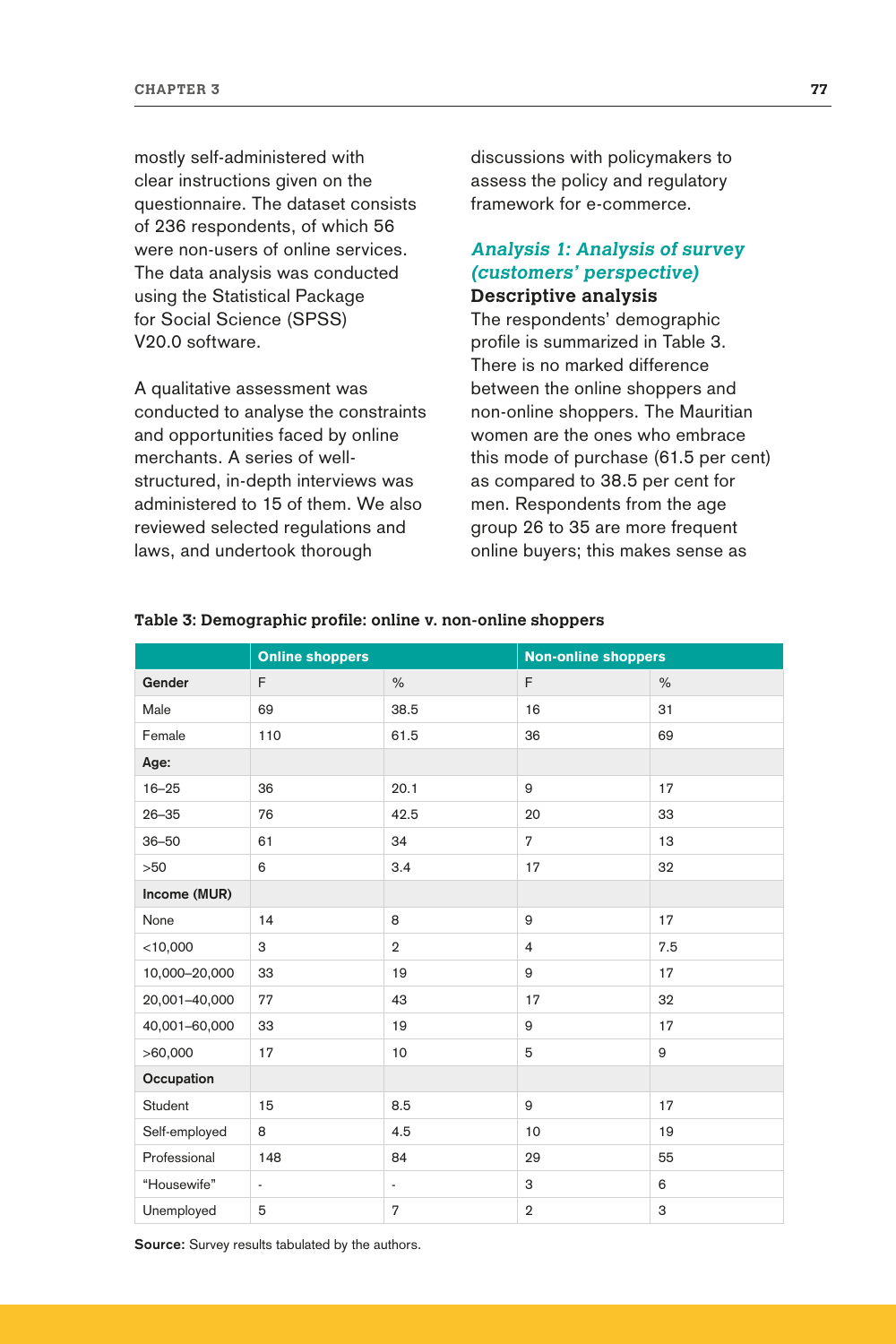they are more likely to have experience with the world of work than do younger respondents and they are more likely to be tech savvy compared to older respondents. Income level is a direct determinant of the respondents' purchasing power: 72 per cent of the online shoppers earn an income above MUR 20,000 (EUR 500), and most are professionals.

It is worth noting that the non-online shoppers share the same demographic characteristics as the online shoppers. As such, measures geared towards increasing their trust should help foster greater e-commerce usage.

#### **Online shoppers**

On average, respondents purchased an item online about once a month, with clothing, jewellery and technological products the most commonly purchased items (see Table 4). The most commonly used websites by Mauritians for their purchases are eBay, AliExpress, Amazon and Alibaba (more than

75 per cent of respondents use these websites). The most frequent modes of payment are a credit or debit card and PayPal (more than 80 per cent of online shoppers). Additionally, nearly 70 per cent of respondents were satisfied with their online purchase experience (mean score of 3.74). Online shoppers typically use a laptop (53 per cent) or a smartphone (32 per cent) for their purchases, and mostly rely on a home Wi-Fi connection (88 per cent).

## **Underlying motivations for online purchases**

The main reasons for this mode of purchase are wider choices, saving time, accessibility and the relative ease of searching for products online. This is further reinforced by perceptions about the online experience, where the statement "I feel shopping websites are very responsive to customers" and "E-commerce has changed the way I used to buy products and services" were highly rated using the 5-point Likert scale. The majority of

| Which products do you buy the most | <b>Responses</b> | % of cases |      |
|------------------------------------|------------------|------------|------|
|                                    | N                | %          |      |
| <b>Clothes</b>                     | 122              | 34.2       | 81.3 |
| <b>Technology products</b>         | 68               | 19.0       | 45.3 |
| Jewellery                          | 65               | 18.2       | 43.3 |
| Hotels/travel                      | 35               | 9.8        | 23.3 |
| <b>Travel accessories</b>          | 22               | 6.2        | 14.7 |
| Automotive accessories             | 21               | 5.9        | 14.0 |
| <b>Others</b>                      | 13               | 3.6        | 8.7  |
| Shapewear**                        | 6                | 1.7        | 4.0  |
| Food and beverage products         | 5                | 1.4        | 3.3  |
| Total                              | 357              | 100.0      |      |

#### **Table 4: Products purchased\***

**Source:** Survey results tabulated by the authors.

\* Dichotomy group tabulated at value 1.

\*\* Undergarments worn to create a smooth silhouette.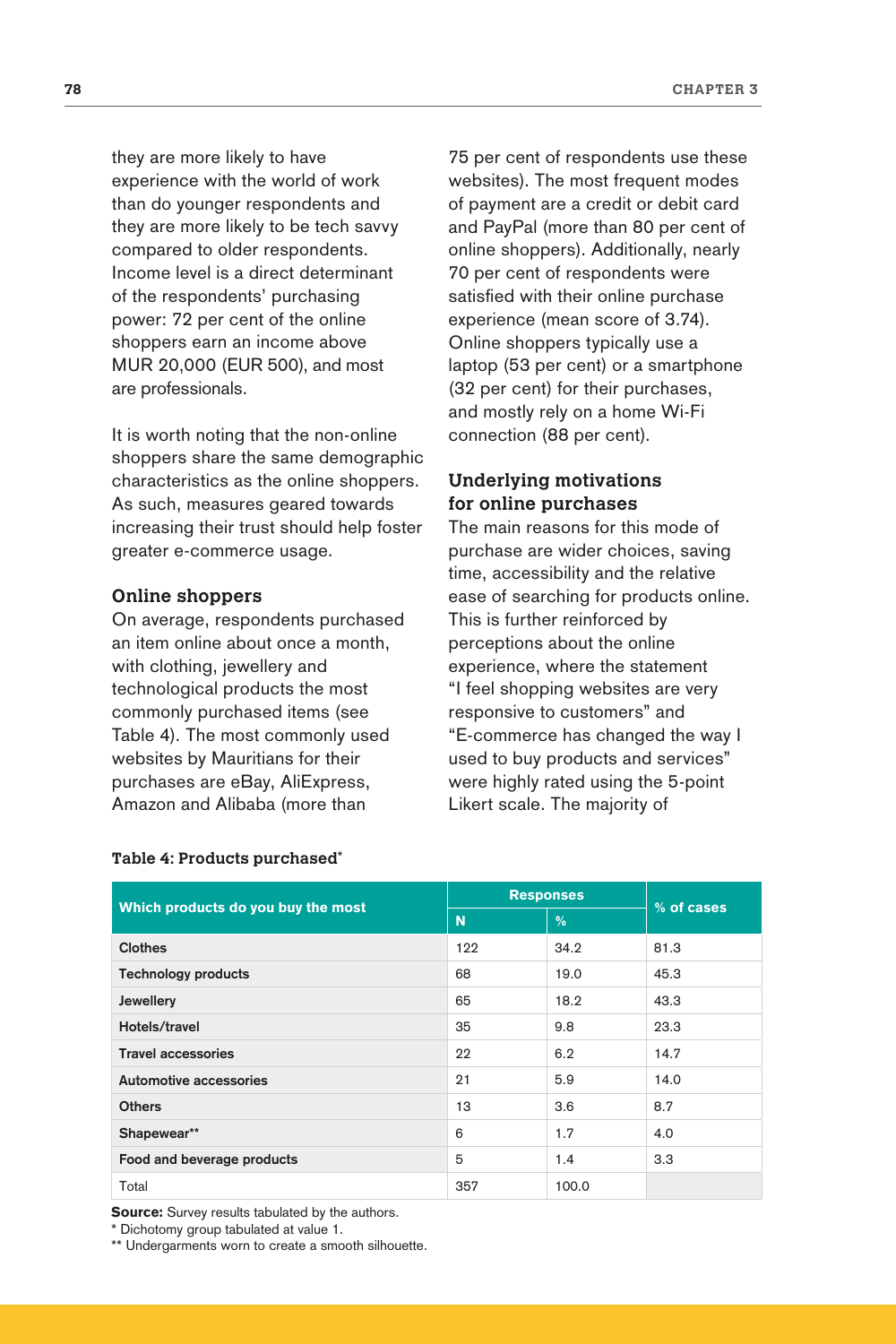| Most common frustration of e-commerce           | N   | <b>Minimum</b> | <b>Maximum</b> | <b>Mean</b> |
|-------------------------------------------------|-----|----------------|----------------|-------------|
| Difficulty reaching the organization            | 174 | 1.00           | 5.00           | 3.4713      |
| Lack of fast chat/instant messaging             | 175 | 2.00           | 5.00           | 3.3600      |
| Lack of information about the products/services | 175 | 1.00           | 5.00           | 3.2343      |
| Problems with account/logging in                | 174 | 1.00           | 5.00           | 2.8793      |
| Trouble at check-out                            | 176 | 1.00           | 5.00           | 2.8636      |

**Table 5: Most common frustration of e-commerce**

**Source:** Survey results tabulated by the authors.

respondents are of the view that shopping websites are flexible and easy to use, and that the information provided on the websites meets their needs. Online shoppers emphasize the importance of a website's attractiveness (mean score of 3.9) and its usability and navigation tools (3.8), among other issues such as prompt response to customer service queries and customer service in general. On the other hand, over half of respondents agreed with the statement "E-commerce does not allow me to inspect goods in advance of purchase".

The fear of sharing sensitive information with third parties without buyers' consent may act as a deterrent to transacting online. Respondents are of the view that websites use security controls to respect the confidentiality of users and have no problem on this front (mean  $score = 3.56$ ). However, it is noteworthy that the respondents appear to be concerned about the unauthorized use of their personal information for other purposes.

The most common negative issues that Mauritian buyers faced while transacting online were the limited availability of fast chat/instant messaging and their inability to reach the e-shop by phone (see Table 5).

This is particularly of concern where the market covers a wide area, and this issue will have to be addressed.

Furthermore, the survey attempts to measure the extent to which online shopping may increase in popularity in the future. The results reveal that respondents are bound to increase their online shopping and in addition are prepared to assist other first-time buyers and also to encourage friends and relatives to shop online. However, to maintain the online shoppers' readiness to adopt this style of shopping, suppliers must guarantee the quality of the product, timely delivery and, above all, a secure mode of payment. Table 6 captures the mean score for these priority areas that merchants should address; concerns over security top the list, with a mean score of 4.66.

## **Shoppers who do not make purchases online**

The survey instrument was also designed to capture the reasons that shoppers do not purchase items online; out of 236 respondents, 56 did not make any online purchases. Their demographic profile is not too different from that of the online shoppers, except that a smaller share are professionals and their incomes are somewhat lower. Nevertheless, the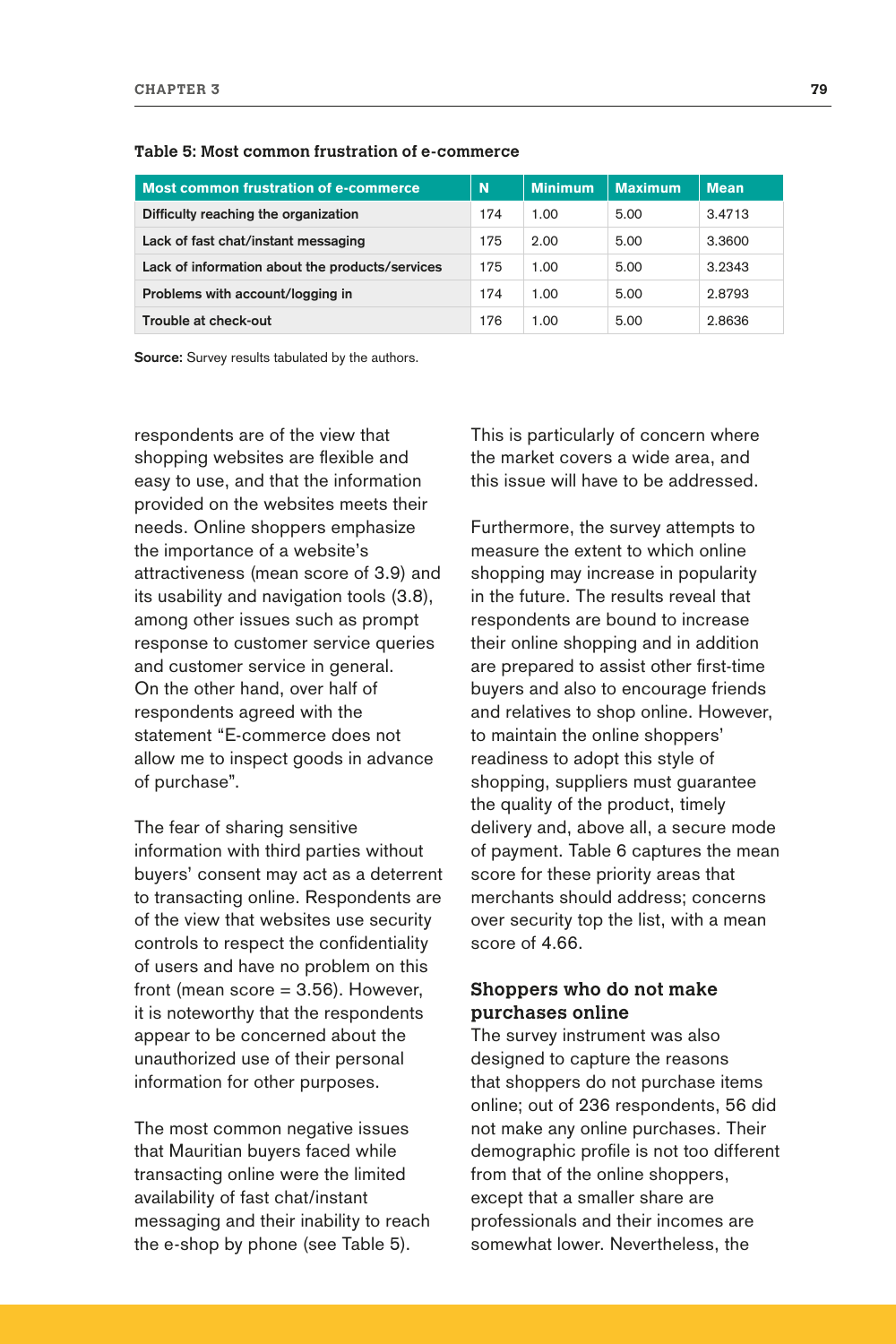| Rating of criteria according to their level of<br><i>importance</i> | N   | <b>Minimum</b> | <b>Maximum</b> | <b>Mean</b> |
|---------------------------------------------------------------------|-----|----------------|----------------|-------------|
| <b>Payment security</b>                                             | 178 | 1.00           | 5.00           | 4.6573      |
| Quality                                                             | 178 | 1.00           | 5.00           | 4.4944      |
| <b>Delivery</b>                                                     | 177 | 2.00           | 5.00           | 4.4802      |
| Choice                                                              | 178 | 2.00           | 5.00           | 4.3258      |
| Possibility to get back in touch with the merchant                  | 177 | 1.00           | 5.00           | 4.2712      |

#### **Table 6: Rating of priority concerns according to their level of importance**

**Source:** Survey results tabulated by the authors.

majority of the non-online shoppers are professionals or self-employed (see Table 3). Both occupations represent a non-negligible target for e-commerce (a substantial share earn a monthly income above MUR 20,000), and thus their security and privacy concerns should be addressed. It is worth noting that 69 per cent of respondents are female, and 32 per cent are over 50 years of age.

Of the 56 respondents who do not shop online, it is reassuring to note that 62 per cent may consider adopting this

mode of purchase. Inhibiting factors include uneasiness in navigating online, concern over payment security and a perception of high costs. Table 7 captures the most important reasons for not buying online, using 13 item statements. It includes, among others, not being acquainted with internet shopping, confusing procedures and pessimism about whether privacy is respected. The rotated solution using the Principle Component Analysis (PCA) data reduction techniques (refer to Table 8) groups the item statements into three dimensions,

| Reason for not conducting an online purchase      | N  | <b>Minimum</b> | <b>Maximum</b> | <b>Mean</b> |
|---------------------------------------------------|----|----------------|----------------|-------------|
| Unable to touch and analyse the items             | 55 | 2.00           | 5.00           | 4.2364      |
| Apprehension about payment security               | 55 | 2.00           | 5.00           | 4.2000      |
| Doubts the quality of the item                    | 55 | 2.00           | 5.00           | 4.1636      |
| No personal interaction with shop employees       | 56 | 1.00           | 5.00           | 3.9821      |
| Shipping costs can be expensive                   | 56 | 2.00           | 5.00           | 3.9643      |
| Pessimistic about whether privacy is respected    | 56 | 2.00           | 5.00           | 3.9286      |
| Delivery fees are high                            | 56 | 2.00           | 5.00           | 3.6964      |
| Not acquainted with internet shopping             | 56 | 1.00           | 5.00           | 3.3750      |
| <b>Confusing procedures</b>                       | 56 | 1.00           | 5.00           | 3.2321      |
| The systems and the logistics are too complicated | 56 | 1.00           | 5.00           | 3.1964      |
| Less variety of items are available online        | 56 | 1.00           | 5.00           | 3.1964      |
| Too complicated compared to traditional shopping  | 56 | 1.00           | 5.00           | 3.1607      |
| I do not understand the online process            | 56 | 1.00           | 5.00           | 2.6429      |

#### **Table 7: Reasons for not buying online**

**Source:** Survey results tabulated by the authors.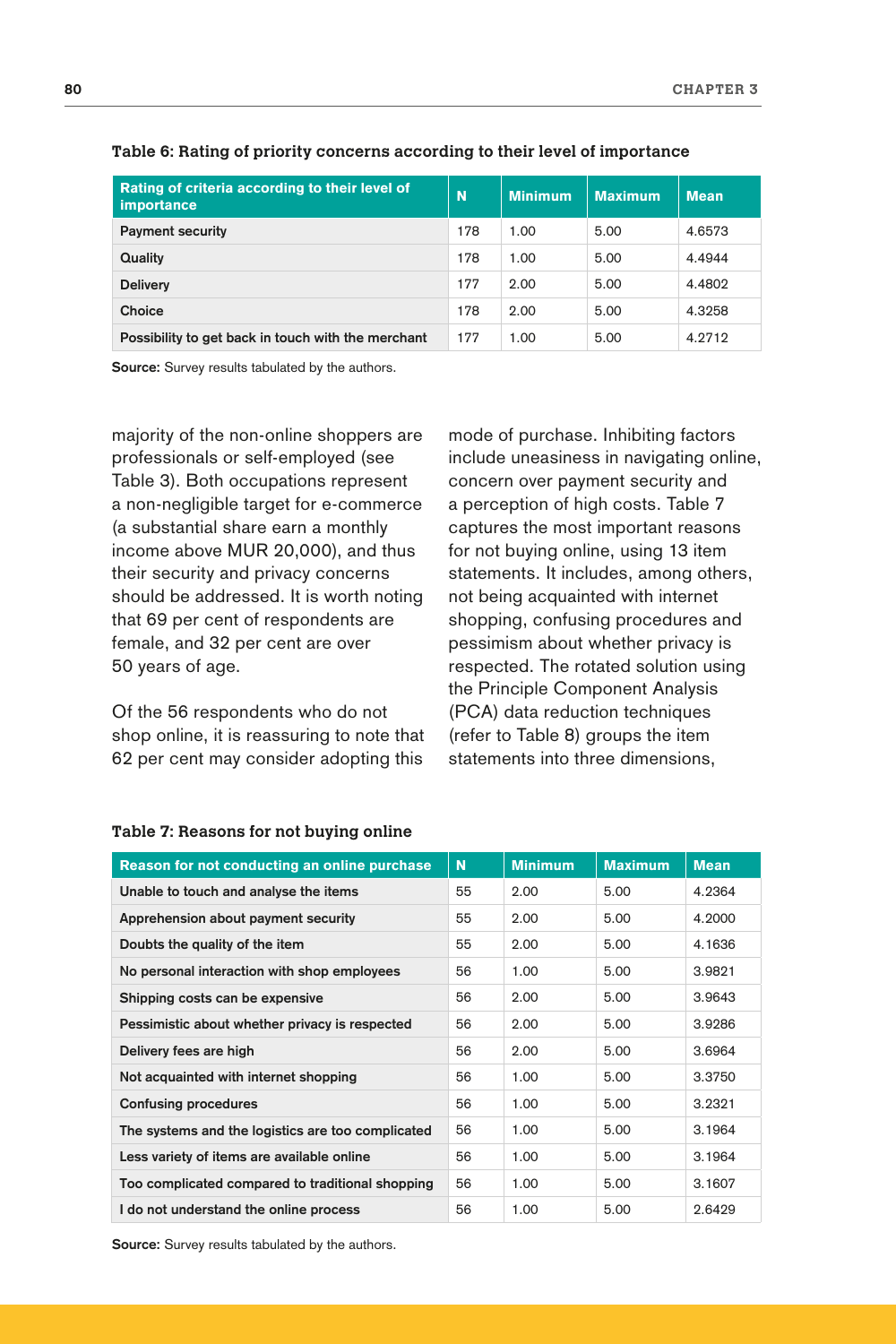|                                                   | <b>Component</b> |                   |                                       |  |  |
|---------------------------------------------------|------------------|-------------------|---------------------------------------|--|--|
| Reason for not conducting an online purchase      | <b>Payment</b>   | <b>Navigation</b> | <b>Uneasy with</b><br><b>Internet</b> |  |  |
| I do not understand the online process            |                  |                   | 0.837                                 |  |  |
| Not acquainted with internet shopping             |                  |                   | 0.736                                 |  |  |
| The systems and the logistics are too complicated |                  |                   | 0.696                                 |  |  |
| Too complicated compared to traditional shopping  |                  | 0.686             |                                       |  |  |
| <b>Confusing procedures</b>                       |                  | 0.645             |                                       |  |  |
| No personal interaction with shop employees       |                  | 0.714             |                                       |  |  |
| Less variety of items available online            |                  | 0.780             |                                       |  |  |
| Apprehension about payment security               | 0.690            |                   |                                       |  |  |
| Shipping costs can be expensive                   | 0.883            |                   |                                       |  |  |
| Delivery fees are high                            | 0.850            |                   |                                       |  |  |

#### **Table 8: Rotated component matrix\***

**Source:** Survey results tabulated by the authors.

Extraction Method: Principal Component Analysis. Rotation Method: Varimax with Kaiser Normalization.

\* Rotation converged in eight iterations.

namely, navigation, uneasiness with the internet and cost factor. The final list consists of 10 item statements because three items – pessimism about privacy, inability to touch and analyse the item and doubts about quality – did not load adequately into the three dimensions.

The main three areas of concern for non-adopters of e-commerce are not related to product and services quality per se, which indicate the usefulness of a shift of focus towards educating potential users on the internet and the navigation tools of the online platform. This may have some policy implications in terms of digital literacy and the regulation of this mode of commerce.

## **Analysis 2: Interviews with Mauritian service providers (sellers' perspective)**

To gauge the opinions of sellers on the opportunities and challenges of making online transactions, we

conducted in-depth interviews with managers of 15 online merchants operating in different sectors, ranging from hotels/hospitality, fresh flowers and vegetables, groceries, furniture and other appliances. A discussion of their responses with respect to the perceived opportunities and constraints is synthesized below.

In terms of opportunities, the increased democratization of the internet as a national strategy is expected to further accelerate e-commerce. Moreover, government and business operators have medium- to long-term plans to further increase internet access and speed, while government is also pushing for price reduction by allowing increased competition and through policy measures. Moreover, as familiarity with information technology increases, the number of people purchasing online will further increase. Also, the increasing use of credit and debit cards as well as internet banking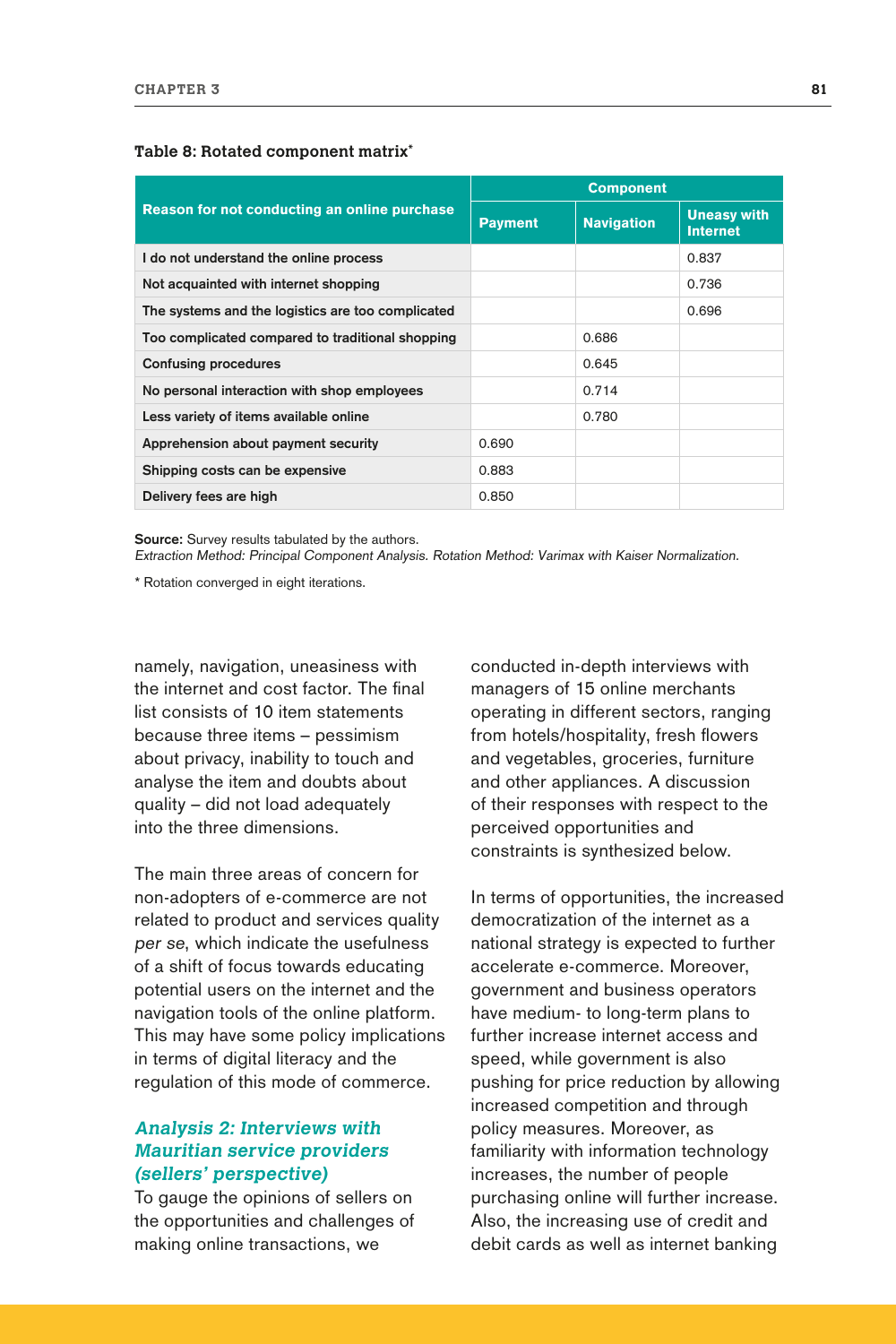on the island, fostered by aggressive marketing and awareness campaigns from banks, remains a key element in helping the development of e-commerce. With the introduction of new [online payment solutions,](http://www.directpay.online/)  [customers can make use of their](http://www.directpay.online/) debit cards to make online purchases both in Mauritius and internationally, which was not the case prior to 2016. Security is very important in e-commerce, so investments by banks in new technologies to ensure greater security for online transactions and the introduction of e-secure platforms for password-protected online transactions can enhance customers' and online merchants' trust in the process. In Mauritius, online shopping is regulated under the Electronic Transactions Act (ETA), which was enacted in 2000. Online merchants are of the view that while this Act needs to be revisited to a certain extent, it still constitutes a relatively sound and encompassing legal framework governing e-commerce, and as such it instils confidence, which is a vital factor. Online traders also believe that e-commerce provides greater marketing opportunities, including through social media, in which a significant proportion of the population participates. Some respondents also argue that e-commerce facilitates reductions in inventory and distribution costs and time by providing just-in-time (JIT) services. In addition, they argue that the aforementioned services lead to better demand forecasts.

Online shoppers and merchants also face several challenges. For instance, online traders feel that Mauritians tend to favour international e-commerce websites (such as AliExpress, Amazon or eBay) over local websites, especially when acquiring luxury

products. Despite the considerable progress that has been made, consumers remain concerned over the use of debit and credit card information (and other personal information) by local websites, especially because e-commerce took off only quite recently. Customers are also reluctant to purchase from local service providers because they deem the local business's refund policies to be either lacking or unclear. A recent study by Shoraye and Gungea (2019) confirms the above bias in favour of the internet giants. Respondents also discussed technical limitations affecting local websites, which is linked to the absence of a standardized software (making navigation harder). They were particularly critical of the relatively low bandwidth of local sites, which makes the shopping experience slower and therefore less attractive. However, merchants argue that they are making a substantial investment to facilitate online purchases and to improve their software and websites. Greater investment in improving connectivity also is required to encourage e-commerce. Investments have been made to upgrade to fibre-broadband to increase speeds to between 10–30 MB. However, this remains a medium- to long-term project. Finally, small market size, with the Mauritian population currently standing at around 1.3 million people, remains a limiting factor for the growth of e-commerce. Some local merchants argue that the small size of the market may act as a deterrent for large foreign operators. In addition, given that Mauritius is relatively far from major online service providers, the resulting hefty customs fees and transport costs (particularly given that island is quite remote) may act as deterrents.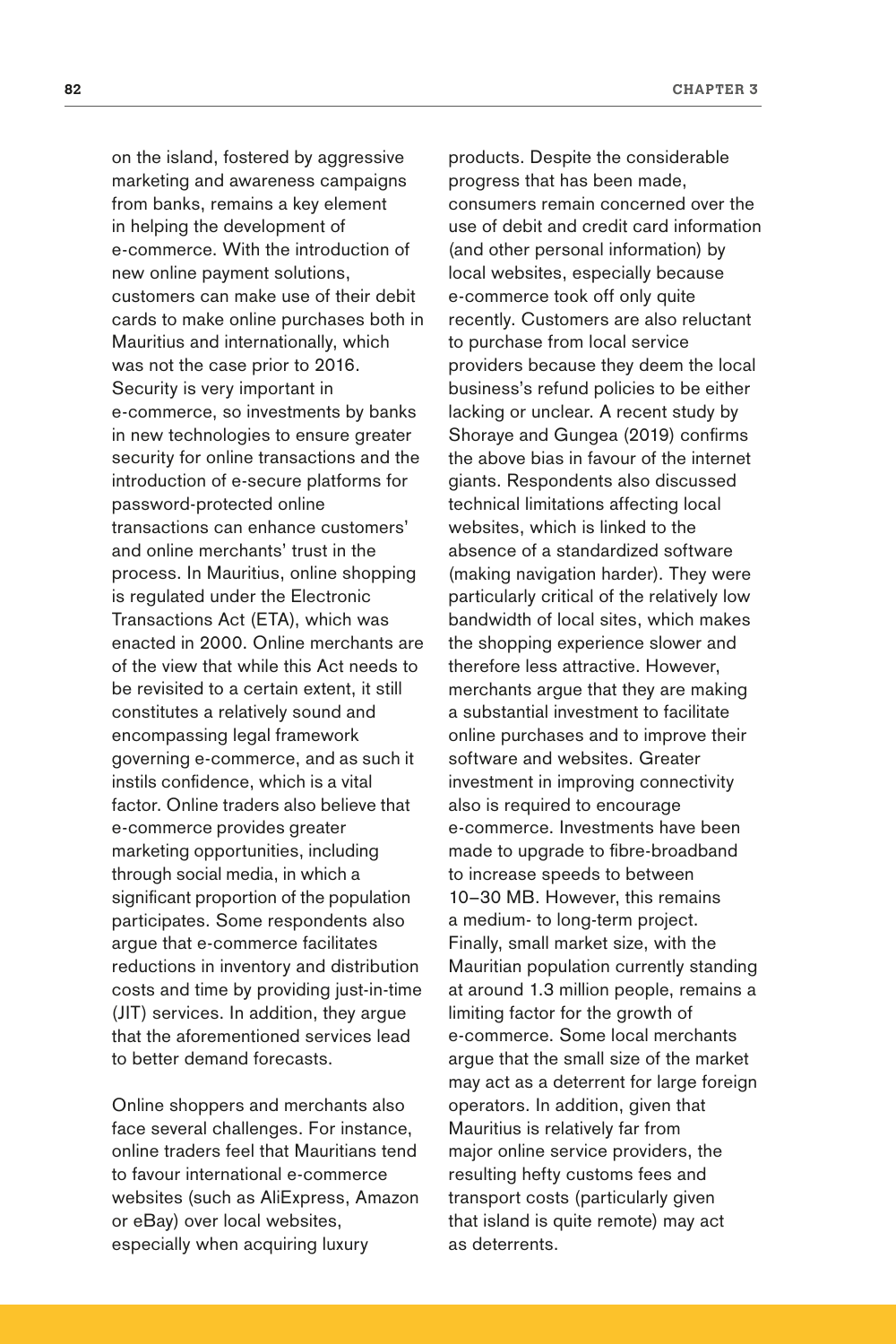## **Analysis 3: E-commerce challenges and opportunities – A policy and regulatory perspective**

Mauritius is actively participating in the e-commerce discussions at the World Trade Organization (WTO),<sup>2</sup> the objective being to elaborate on a multilateral framework to better regulate the sector. To that end, Mauritius has already adopted a number of laws to facilitate and promote e-commerce. First and foremost, the ETA gives legal security to documents in electronic form and provides legal recognition for the use of electronic records and signatures and their secure counterparts. The main goals of the ETA are as follows:

- Facilitate electronic communications by means of reliable electronic records;
- Facilitate e-commerce and promote the development of the legal and business infrastructure necessary to implement secure electronic commerce;
- Facilitate electronic filing of documents with government agencies and statutory corporations, and promote efficient delivery of government services by means of reliable electronic records;
- Minimize the incidence of forged electronic records, intentional and unintentional alteration of records, and fraud in electronic commerce and other electronic transactions;
- Help to establish uniformity of rules, regulations and standards regarding the authentication and other electronic transactions; and
- Promote public confidence in the integrity and reliability of electronic

records and e-commerce, and foster the development of e-commerce through the use of electronic signatures to provide authenticity and integrity to correspondence in any electronic medium.

In a similar vein, privacy protection and protection against unsolicited commercial electronic messages, which are vital components of e-commerce, are provided through the Data Protection Act of 2017, the Banking Act of 2004 and the National Payment Systems Act of 2018. These regulatory frameworks also provide for online payment solutions to enable cross-border e-commerce. For instance, the Data Protection Act regulates the cross-border transfer of information by electronic means and does not place any restrictions on data localization, save for the requirement to inform the Data Protection Office when data is to be transferred abroad.

Furthermore, paperless trading, another prerequisite for e-commerce, is already a reality. Indeed, all trade administration documents are electronically available, and electronic versions of trade documents are accepted by financial institutions and government. In addition to these regulatory frameworks, Mauritius does not impose any customs duty on electronic transmissions, and the underlying principle of National Treatment is applicable to local and foreign digital products. Finally, prior authorization by service providers from the relevant ministries is not required for the delivery of online services, boosting such trade in the country.

Another element promoting crossborder e-commerce is the implementation by Mauritius of the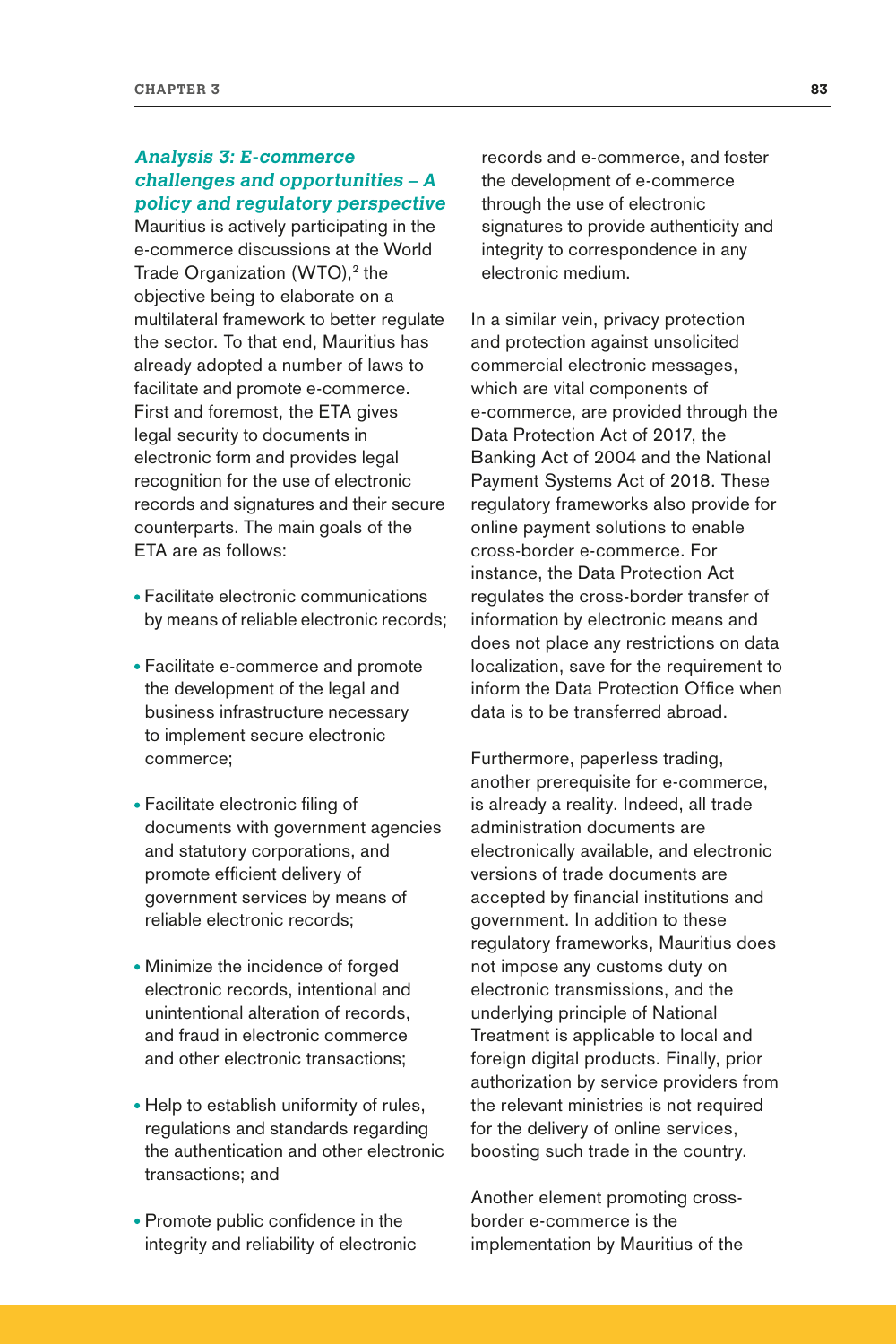WTO Trade Facilitation Agreement (TFA), which aims to reduce the time and costs involved in cross-border trade and also to enhance predictability and transparency. Indeed, traders are more aware of existing regulations and other costs of trade when placing their orders. Other provisions of the TFA, in particular the publication of release time of goods, assist traders in calculating the time their goods would be retained at the border. The single window system and risk management provisions also help to streamline the administrative procedures required to obtain necessary clearance online and to reduce the time for clearance of goods at the border.

The above highlights the readiness of the country to promote e-commerce, but policy challenges still exist. For instance, an online consumer protection law has yet to be enacted.3 As of now, there is no platform to promote regulatory cooperation on e-commerce between Mauritius and other jurisdictions. Furthermore, an official and functional e-commerce platform per se is yet to be established.4 In this regard, the provision of technical assistance by international institutions, as well as on a bilateral basis, to address these and other challenges may prove crucial for Mauritius in its endeavour to promote e-commerce.

Computation of trade data and statistics on e-commerce remains a challenge. Statistics Mauritius does not compile e-commerce statistics because it lacks a mechanism or legislative framework to do so. Moreover, staff have limited technical know-how for such an exercise. Technical assistance to develop mechanisms for the collection and

management of e-commerce data, building on practices in other countries, and to build staff capacity would be valuable. It is important to measure accurately the magnitude of e-commerce trade to inform development of policies and any further legislative framework needed to properly regulate e-commerce.

Finally, the regulatory framework in Mauritius may be further improved once a multilateral framework has been agreed.<sup>5</sup> Once this is done, regulations in Mauritius could be revisited to incorporate international best practices.

## **Conclusion**

This study has explored the current status of, and the challenges to and opportunities for, e-commerce in Mauritius. With increased internet penetration, the e-commerce industry has grown rapidly, and e-shopping and e-services are used prominently by the local population. Increased credit card usage and secure online payment solutions have also been crucial elements fostering the development of e-commerce.

An analysis of the opportunities and challenges of e-commerce has been undertaken using a three-pronged approach, including the online buyer/ customer, the online merchant and regulatory agencies/policymakers. A survey of buyers indicates that the main reasons for adopting online purchases are wider choices, saving time, accessibility and the ease of searching for products online. The survey also showed consumers' high degree of satisfaction with respect to online experience. The survey indicated that respondents were likely to increase their online shopping in the future, and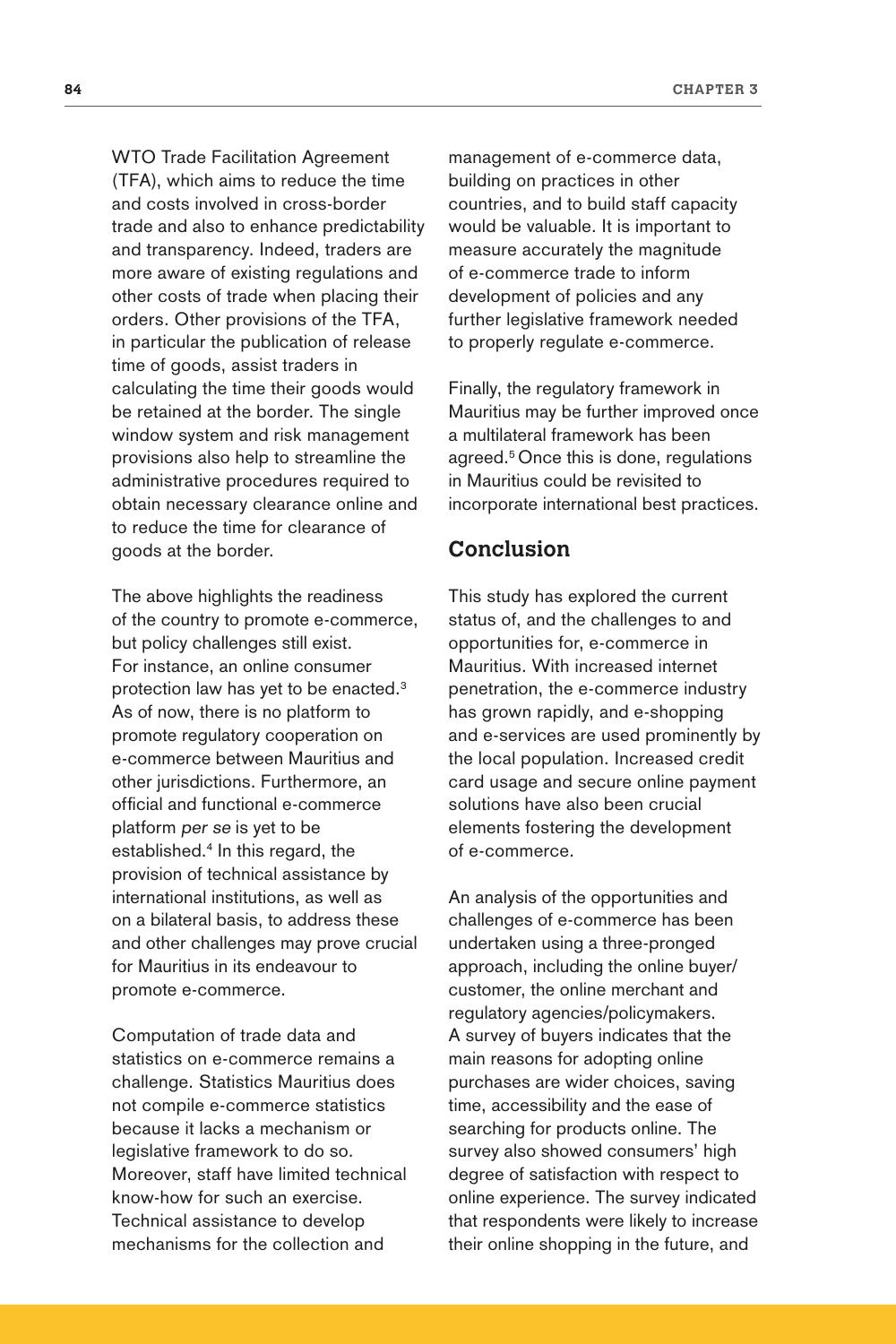that they were prepared to assist other first-time buyers and to encourage friends and relatives to shop online. In short, the survey results indicate considerable potential for online shopping in Mauritius, although a number of challenges remain. Major issues include concerns that websites will share sensitive information with third parties without buyers' consent, the lack of fast chat/instant messaging and the inability to contact the e-shop by phone (a particular concern in markets covering a wide area). A majority of respondents who had never conducted online transactions indicated that they would, or were considering doing so in future. Their main motivations for not making online transactions related to uneasiness over navigating online and payment security issues.

In-depth interviews of managers of 15 online merchants operating in different sectors (including hotels/ hospitality, fresh flowers and vegetables, groceries, furniture and other appliances) indicate considerable optimism about the potential for online shopping in Mauritius. Interviewees cited the small size of the market with considerable scope for growth, anticipated increases in internet penetration, the use of ICT and financial literacy, the increasing use of credit and debit cards, the growth of internet banking and the establishment of secure online payment systems, and the establishment of a comprehensive regulatory framework for e-commerce. However, the low speed and bandwidth of internet connections and the lack of infrastructure in some remote areas were seen as major impediments to the growth of e-commerce in Mauritius.

The legal framework for e-commerce, consisting of the ETA, the Data

Protection Act of 2017, the Banking Act of 2004 and the National Payment Systems Act of 2018, has bolstered trust and confidence among both consumers and businesses. However, some aspects of the framework could be strengthened. For instance, an online consumer protection law is yet to be enacted, and there is no platform to promote regulatory cooperation between Mauritius and other jurisdictions on e-commerce. As such, Aid for Trade initiatives to foster e-commerce are yet to be implemented, while an e-commerce platform per se is yet to be established. Moreover, the compilation of trade data and statistics on e-commerce remains a challenge, as this data is not captured by the Statistics Mauritius office. Statistics Mauritius will have to develop appropriate methodologies based on best practices to collect and process data on e-commerce, since such data are crucial for the design of sound policies and the promulgation of a more comprehensive regulatory framework. Finally, there is a need to bring together all stakeholders to take stock of the e-commerce situation in Mauritius, identify further actions that may be required and develop a roadmap with clear timelines and designation of responsible implementing agencies.

## **Endnotes**

<sup>1</sup> Other popular shopping sites are moodesign.mu and mycart.mu. Other sites operated by supermarkets allow online purchase of groceries, such as theshop.mu and winner.mu. Other websites, such as lacase.mu, are focused on home décor, while tantebazar.com sells fresh and good-quality vegetables, and thewinestore.mu deals in spirits and wines.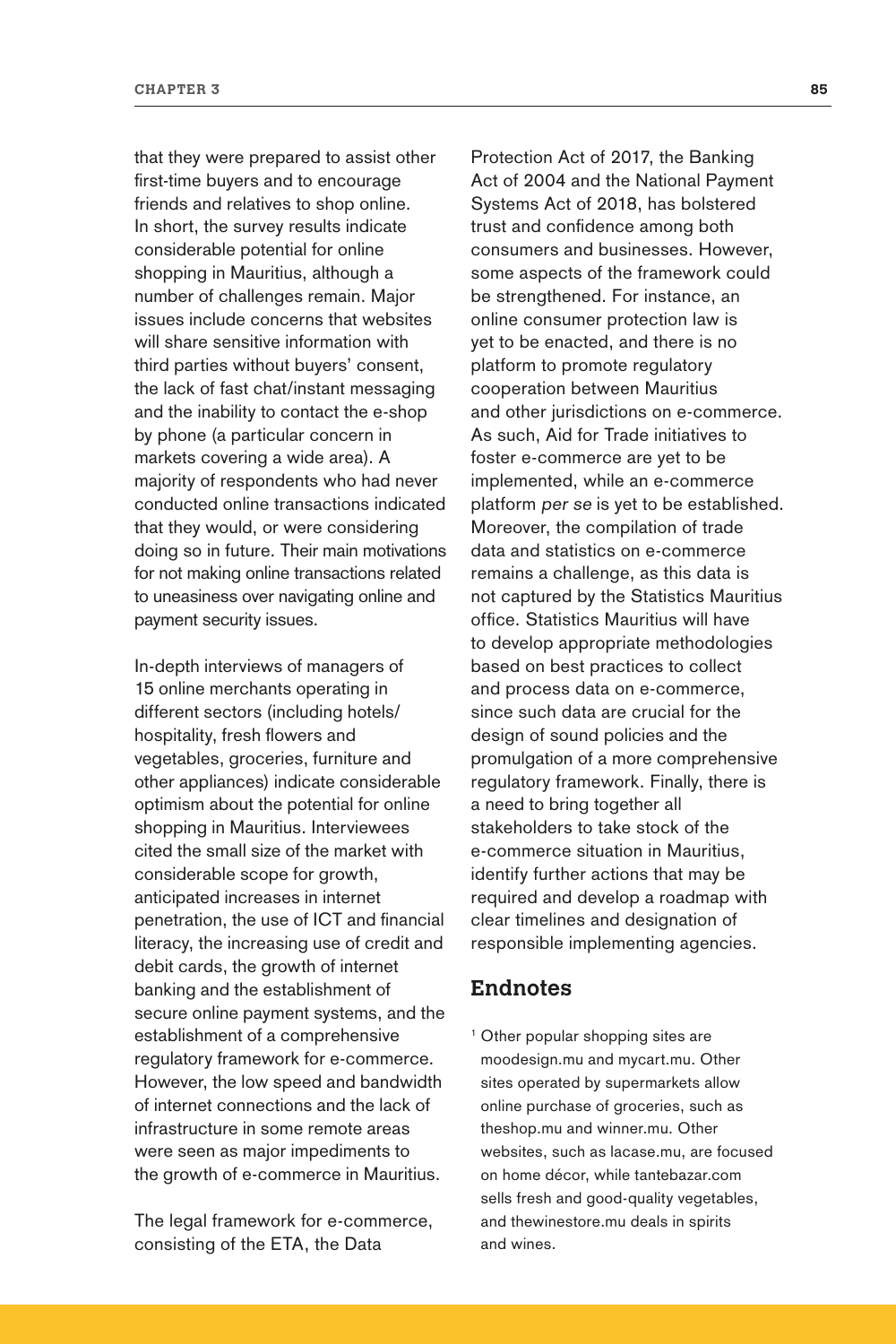- <sup>2</sup> Negotiations on the Trade in Services Agreement (TiSA) has been suspended following the 2016 presidential elections in the United States, with e-commerce being part of the negotiations.
- <sup>3</sup> Although Mauritius has enacted laws with regards to consumer protection, competition and data protection, they do not explicitly address consumer protection and other issues linked to e-commerce. This remains one area where technical assistance is required.
- <sup>4</sup> The International Trade Division of the parent ministry has recently undertaken a feasibility study with respect to the setting up an e-commerce platform to trade with the SADC region. The study concluded that while this is possible, the cost would be quite substantial. Aid for Trade support could be provided to establish the platform to boost trade from Mauritius to the region.
- <sup>5</sup> It is noteworthy that the FTA with China contains a section on e-commerce.

## **References**

Al-Kasasbeh, M. M., Dasgupta, S. and Al-Faouri, A. H. (2011), "Factors affecting eservice satisfaction", Communications of the IBIMA.

Arendt, L. (2008), "Barriers to ICT in SMEs: How to bridge the digital divide?", Journal of Systems and Information Technology 10(2): 93-108.

Cheng, T. E., Lam, D. Y. and Yeung, A. C. (2006), "Adoption of internet banking: An empirical study in Hong Kong", Decision Support Systems 42(3): 1558-1572.

De Muylder, D., de Oliveira, F. and Alves, F. (2013), "Consumer behaviour and

e-commerce: Brazilian case study", International Journal of Business and Commerce 2(11).

Hamuth, [S. \(2017\)](https://defimedia.info/authors/348/shaffick-hamuth), "Online services: E-commerce gaining ground", Defimedia.info. [https://defimedia.info/online-services-e](https://defimedia.info/online-services-e-commerce-gaining-ground)[commerce-gaining-ground](https://defimedia.info/online-services-e-commerce-gaining-ground)

Hartono, E., Holsapple, C. W., Kim, K. Y., Na, K. S. and Simpson, J. T. (2014), "Measuring perceived security in B2C electronic commerce website usage: A respecification and validation", Decision Support Systems 62: 11-21.

Internet World Stats (2019), available at: <https://www.internetworldstats.com/stats1.htm>

Jarvenpaa, S., Tractinsky, N. and Vitale, M. (2000), "Consumer trust in an internet store", Information Technology & Management 1(1): 45-71.

Kurnia, S., Choudrie, J., Mahbubur, R. M. and Alzougool, B. (2015), "E-commerce technology adoption: A Malaysian grocery SME retail sector study", Journal of Business Research 68: 1906-1918.

Lee Jr., J., Warkentin, M. and Johnston, A. C. (2016), "A broader view of perceived risk during internet transactions", Communications of the Association for Information Systems, 38(1): 8.

Lekhanya, L. M. (2016), "E-commerce as an instrument of governing SMEs' marketing strategy in an emerging economy", Risk Governance and Control: Financial Markets & Institutions.

Liu, C., Marchewka, J. T., Lu, J. and Yu, C. (2005), "Beyond concern – a privacy-trustbehavioral intention model of electronic commerce", Information & Management 42(2): 289-304.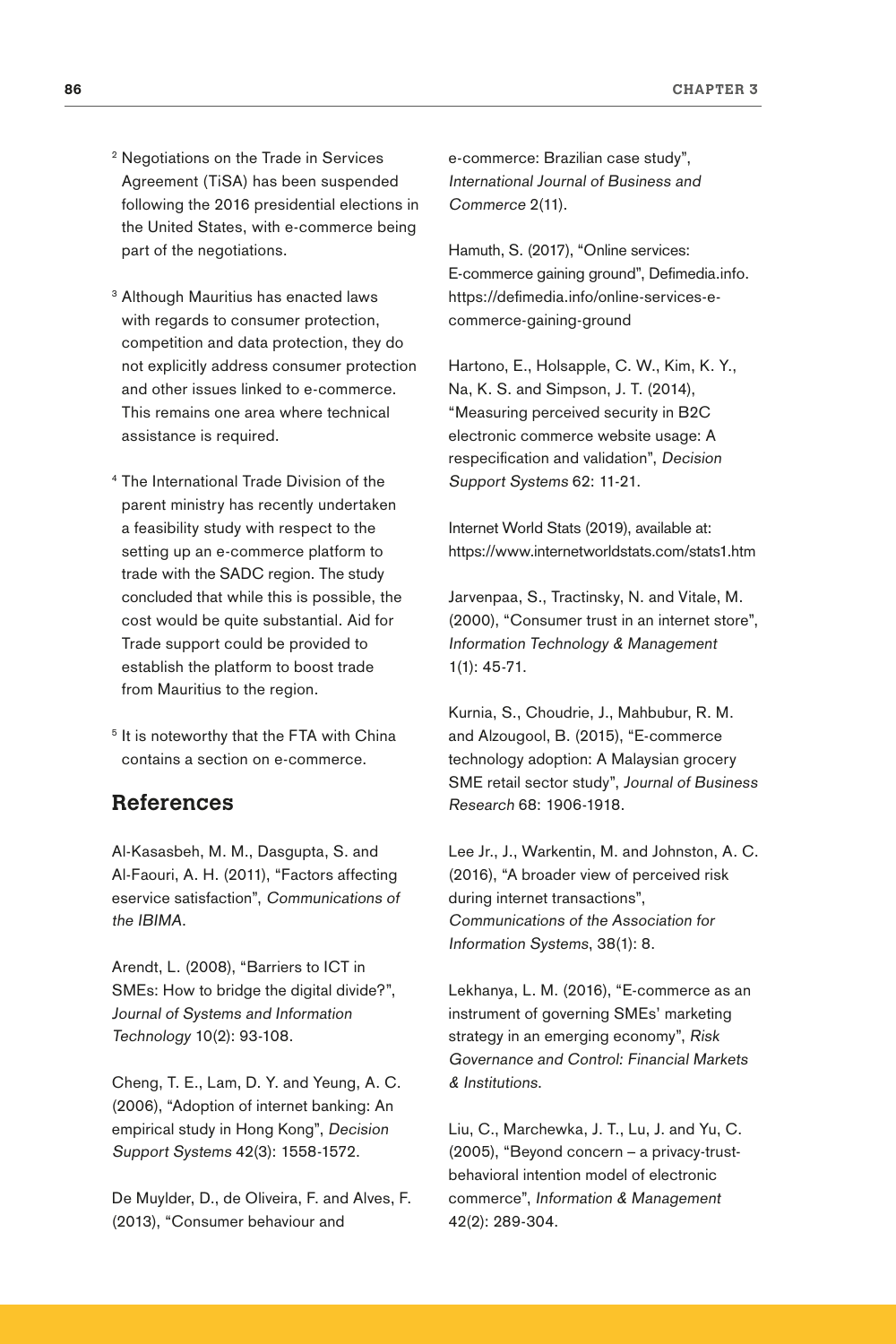Mittal, A. (2013), "E-commerce: Its impact on consumer behaviour", Global Journal of Management and Business Studies 3(2): 131-138.

Salisbury, R. P., Pearson, A. and Miller, D. W. (2001), "Identifying barriers that keep shoppers off the World Wide Web: Developing a scale of perceived web security", Industrial Management & Data Systems, 101(4): 165-176.

Sawmy, T. and Damar-Ladkoo, A. (2015), "Wholesale and retail e-commerce in Mauritius: Views of customers and employees", Studies in Business and Economics 10(2): 170-186.

Senarathna, R. and Wickramasuriya, H. (2011), "Organizational factors affecting e-commerce adoption in small and mediumsized enterprises", Tropical Agricultural Research, 22(2): 204-210. [http://doi.](http://doi.org/10.4038/tar.v22i2.2829) [org/10.4038/tar.v22i2.2829](http://doi.org/10.4038/tar.v22i2.2829)

Shoraye, M. and Gungea, M. (2019), "Buy global but never local! Why local e-commerce websites are losing the battle against internet giants – A comparative analysis of services offered by Internet giants and local technopreneurs", paper presented at the E-MiG conference, 14 to 16 May 2019, Intercontinental Resort Mauritius, Balaclava, Mauritius.

Stayner, R. and McNeill, J. (2003), Changing Business Realities?: The Implications of E-commerce Technologies for Rural Non-farm Businesses, University of New England, Institute for Rural Futures.

United Nations Conference on Trade and Development (UNCTAD) (2018), B2C E-commerce Index 2018: Focus on Africa, UNCTAD Technical Notes on ICT for Development No. 12 (TN/UNCTAD/ ICT4D/12). [https://unctad.org/en/](https://unctad.org/en/PublicationsLibrary/tn_unctad_ict4d12_en.pdf) [PublicationsLibrary/tn\\_unctad\\_ict4d12\\_en.pdf](https://unctad.org/en/PublicationsLibrary/tn_unctad_ict4d12_en.pdf)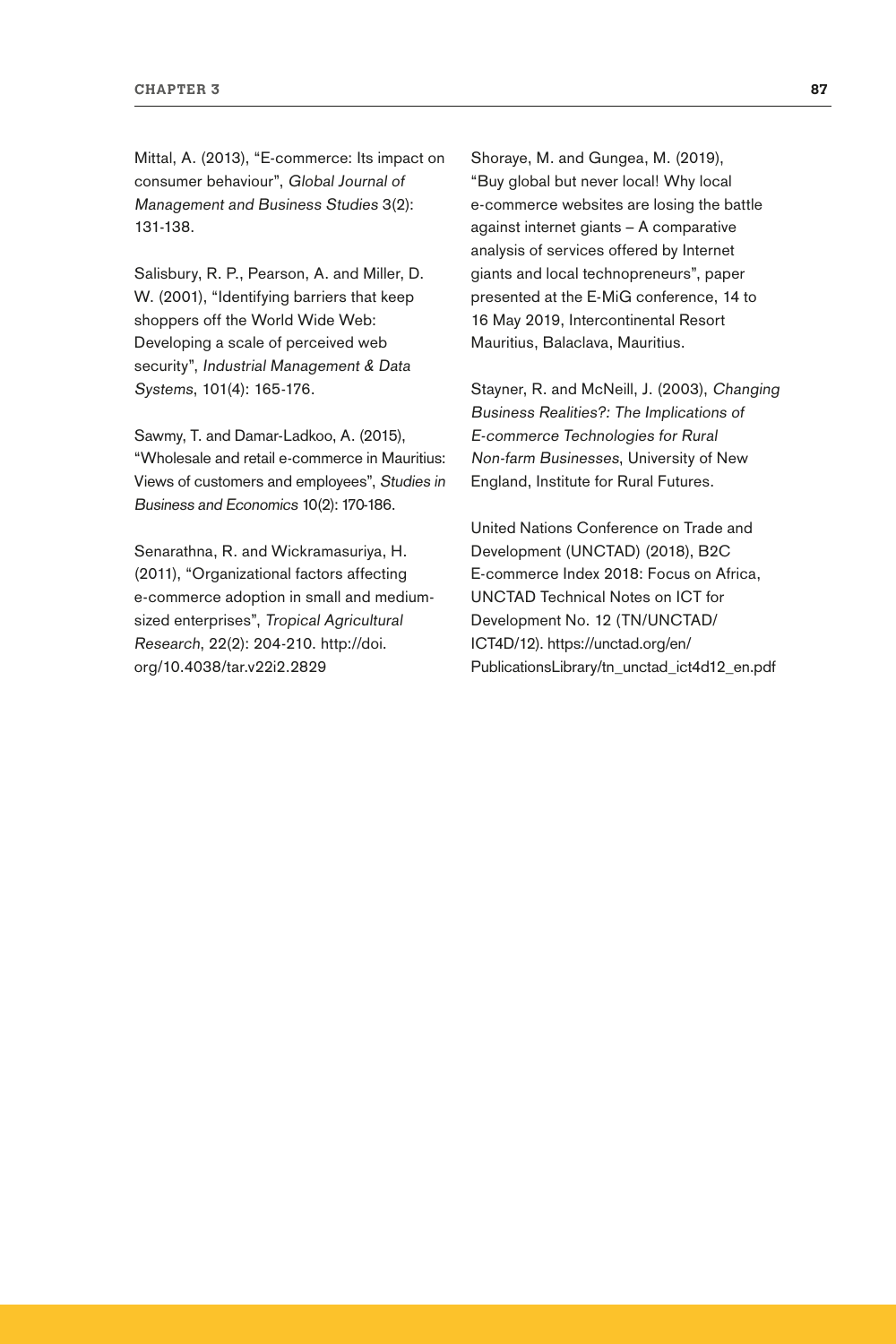## **Comments**



## **TRUDI HARTZENBERG\***

E-commerce does not yet feature prominently in the trade and integration strategy of most African countries. While Mauritius has not yet joined the plurilateral e-commerce initiative in the World Trade Organization (WTO), this small island economy has historically responded to changes in the global economy very astutely and tackled the process of structural transformation with strong commitment and ingenuity in policymaking in its development strategies. It is definitely gearing up to support e-commerce and digital trade more generally, and it is in this context that this chapter makes a useful contribution to gathering data on e-commerce developments in Mauritius.

The mainstay of this small island economy was, not too many decades ago, a single crop, cane sugar, which was exported almost exclusively to the European Union under preferences. An important step in the country's economic transformation was a policy decision to diversify and develop its industrial sector. The aim was to attract foreign direct investment and labour to establish a textile and garment sector. Mauritius very soon became a preferred location for the production of garments for a number of international clothing brands. To support this industrial development, trade liberalization, including tariff

reductions and improved customs and port management measures, enjoyed priority.

More recently, policy attention has shifted to the services sector, with a clearly stated ambition to become a hub for information and communications technology (ICT) related services, financial services and education services. The broad policy narrative now centres on supporting digitally enabled growth. It is in this context that the development of e-commerce in Mauritius is interesting and important. Mauritius has in recent years topped the rankings for Sub-Saharan Africa (SSA) in the United Nations Conference on Trade and Development's (UNCTAD) Businessto-Consumer (B2C) E-commerce Index (UNCTAD, 2019). For 2019, Mauritius is followed by South Africa, Nigeria and Kenya, putting this small island economy among those that are leading Africa's ICT sector growth. The tech hubs in Cape Town, Lagos and Nairobi are supporting vibrant ICT-enabled initiatives in e-commerce, finance and more. Africa already has its own "silicon valleys".

## **What about e-commerce developments in Africa?**

In addition to the global e-commerce giants such as Amazon and Alibaba

\* The contents of this commentary are the sole responsibility of the author and are not meant to represent the position or opinions of the WTO or its members.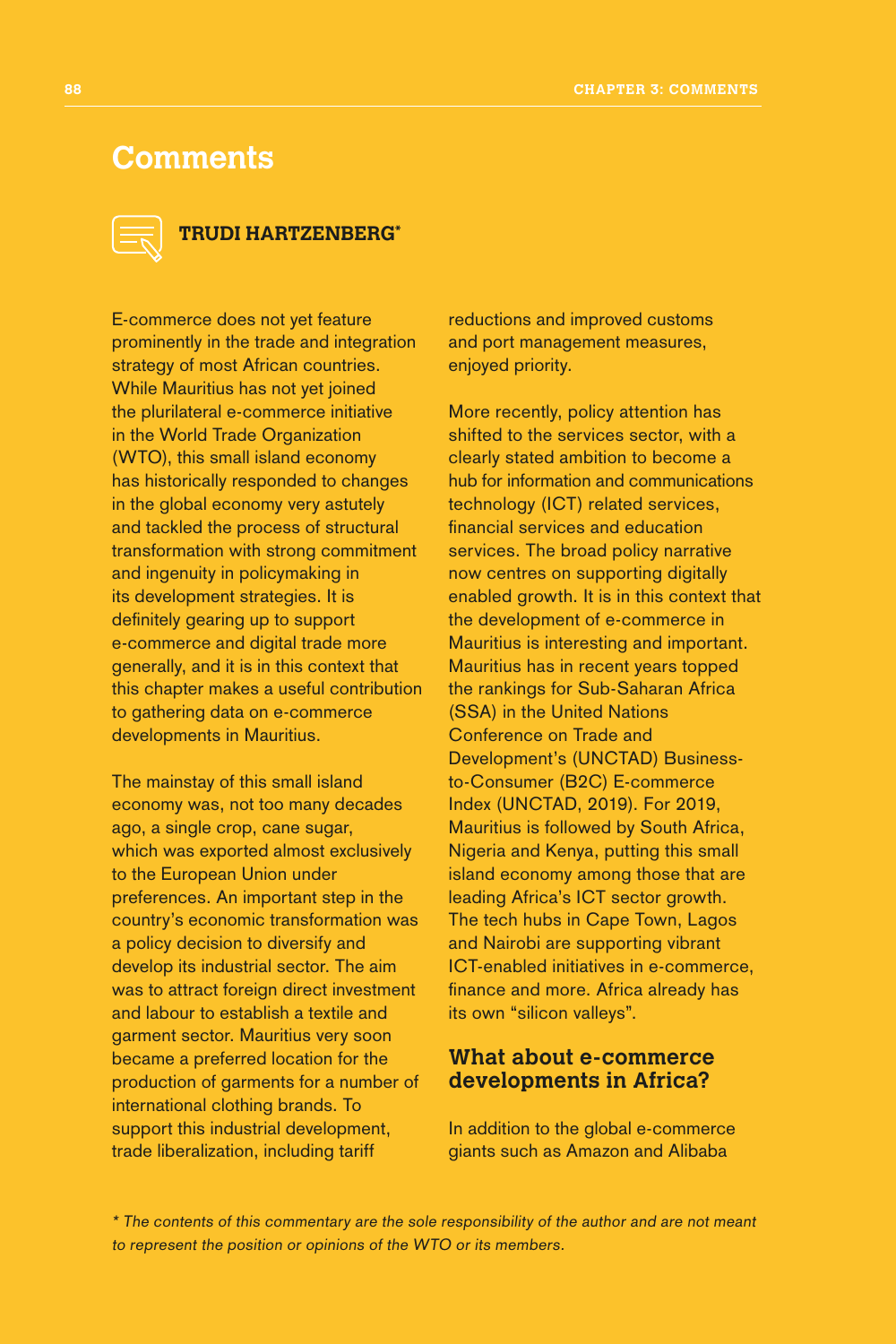(and AliExpress for consumers), there are a growing number of emerging African e-commerce start-ups, including Jumia.com, MallforAfrica.com and its associate MarketPlaceAfrica.com. MarketPlaceAfrica.com, which provides a global platform for African sellers (Stuart, 2020), features goods predominantly produced in Africa. DHL couriers provide delivery services for the platform to 220 countries, mitigating the challenges of poor postal services in some African countries. These developments offer opportunities for small- and mediumsized enterprises (SMEs) that are still predominant in most African economies. However, the terms and conditions for access to these platforms will determine whether SMEs will be able to thrive and grow.

The main constraints to the development of Africa's e-commerce SMEs are connectivity and the cost of broadband products. If these can be overcome, then various opportunities in ICT services trade, including e-commerce, could also be opened up. The collection of tourism-related services – accommodation, travel and event-based services – could all be traded internationally over the internet. This includes Uber and Airbnb, which could also offer opportunities in rural areas.

Convenient and cost-effective online payment services are important for e-commerce. So far, 49 African countries are on the PayPal platform. This platform (and others) could well support participation by SMEs in e-commerce, because it does not require validation of business status and does not charge additional fees. Many African countries, however, still lack competitive mechanisms to repatriate PayPal funds (Stuart, 2020). This presents a significant opportunity to the financial services sector in Africa.

## **African Union initiatives**

Members of the Executive Council of the African Union (AU) endorsed a digital transformation strategy for the continent at its 36th Ordinary Session, 6-7 February 2020.<sup>1</sup> This strategy references and emphasizes several other AU initiatives, $2$  including the AU's flagship projects and development partner-supported initiatives that are important for e-commerce development on the continent:

- The Programme for Infrastructure Development for Africa (PIDA), which includes ICT infrastructure and specifically extending fibre optic connectivity, in particular to landlocked countries;
- Electrification and connectivity of post offices in Africa, which is a collaborative project of the AU Commission and the Universal Postal Union being piloted in 13 countries. This could revitalize post offices in some countries, offering lower-cost alternatives for parcel deliveries;
- The Malabo Convention on cybersecurity, which was adopted by the AU in 2014 and aims to mitigate security-related obstacles to the development of e-commerce; and
- An EU-funded initiative the policy and regulatory initiative for a digital Africa (PRIDA) – that works to facilitate broadband access through more efficient spectrum management and policy harmonization.

Review of national legislation to support e-commerce across the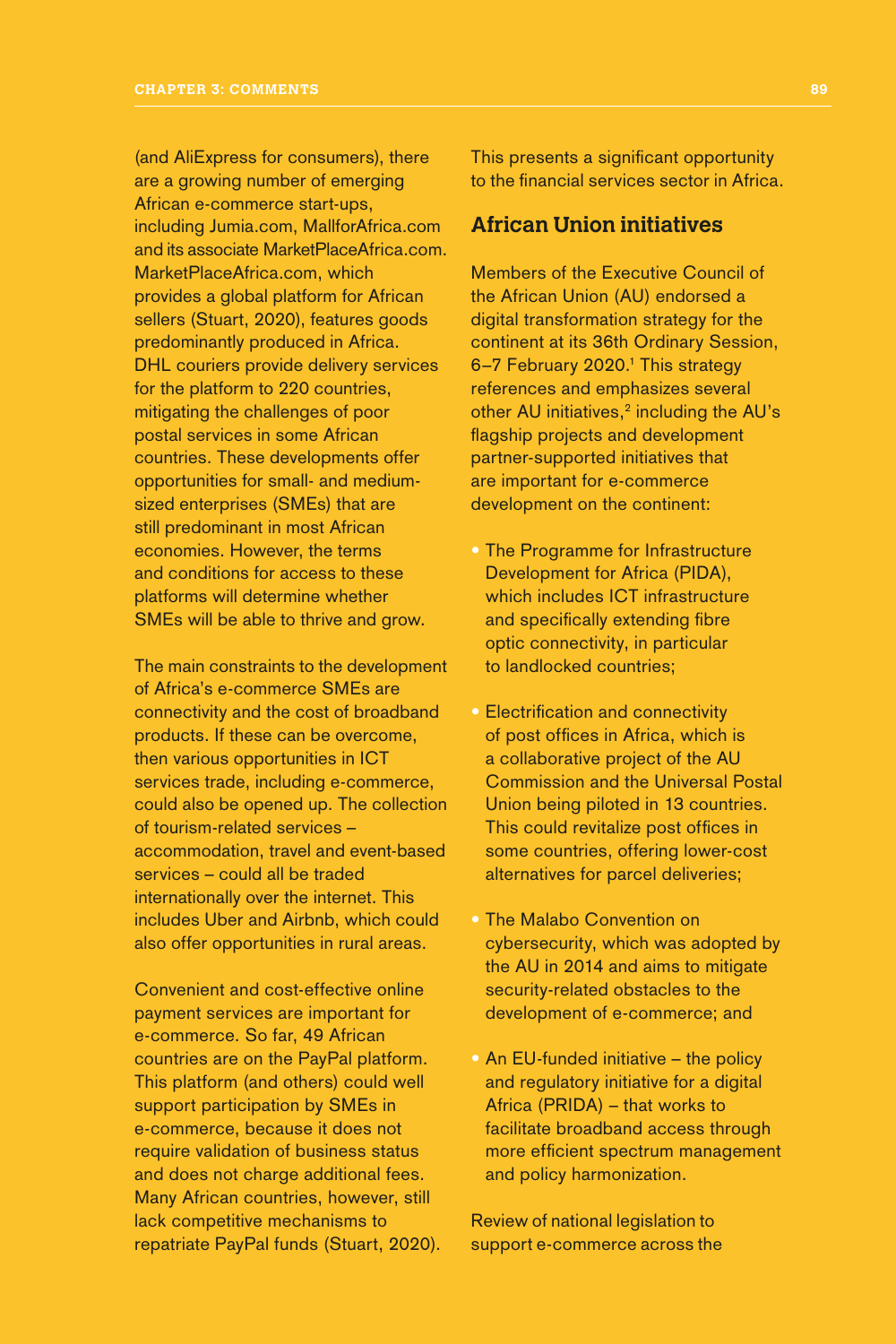continent reveals a mixed picture. E-transaction laws, cybersecurity and consumer protection laws, as well as privacy and data protection laws, still have to be developed in many countries. The north African region, followed by west and southern Africa, is making good progress, but much remains to be done, especially in parts of central and East Africa<sup>3</sup>

## **E-commerce on Africa's trade agenda**

While e-commerce has been formally on the WTO agenda since 1998, when members adopted a work programme on e-commerce, it was only in December 2017 at the 11th Ministerial Conference that 71 members agreed to work towards WTO negotiations on trade-related aspects of e-commerce. Confirmation of the intention to start WTO negotiations on trade-related aspects of e-commerce was put forward in January 2019. The work programme has four focus areas: i) facilitating electronic transactions; ii) non-discrimination and liability; iii) online consumer protection and unsolicited commercial electronic messages; and iv) transparency, domestic regulation and cooperation. In December 2019, WTO members agreed to extend the moratorium on customs duties on e-transactions until the 12th Ministerial Conference (MC12) in June 2020. With the postponement of MC12, and the suspension of all WTO meetings due to the COVID-19 pandemic, it is not yet clear what will happen to the moratorium and how the work programme will continue.

Very few African countries have been participating in the WTO e-commerce work programme. Aside from Kenya, the other participants – Benin, Côte

D'Ivoire, Nigeria, and, very recently, Cameroon – are from west and central Africa. Holding back many African countries are concerns about domestic policy space and their right to regulate, their capacity to undertake commitments and, for some, the fact that this is a plurilateral rather than multilateral initiative.

The two regional economic communities that have developed e-commerce strategies are the Common Market for East and Southern Africa (COMESA) and the Southern African Development Community (SADC). COMESA announced in late 2017 that its free trade area would be going digital. The COMESA Digital Free Trade Agreement (FTA), which is still to be operationalized, will function on three tracks: (i) e-regulation; (ii) e-logistics; and (iii) e-trade. The e-trade track will include an e-commerce platform.

SADC member states adopted an e-commerce strategy in 2012, but they have not yet implemented it. The SADC strategy has four pillars: i) an enabled e-commerce environment; ii) a capacity development programme; iii) the strengthening of an e-commerce subregional and national infrastructure; and iv) an institutionalized framework to implement, evolve and govern the current strategy at the regional level. UNCTAD's B2C readiness and internet penetration assessment (UNCTAD, 2019) puts South Africa, Mauritius, and Seychelles in a leading group ahead well ahead of the other member states. None of these is, however, participating in the WTO e-commerce work programme.

The inclusion of e-commerce on the agenda of the African Continental Free Trade Area (AfCFTA) has proved